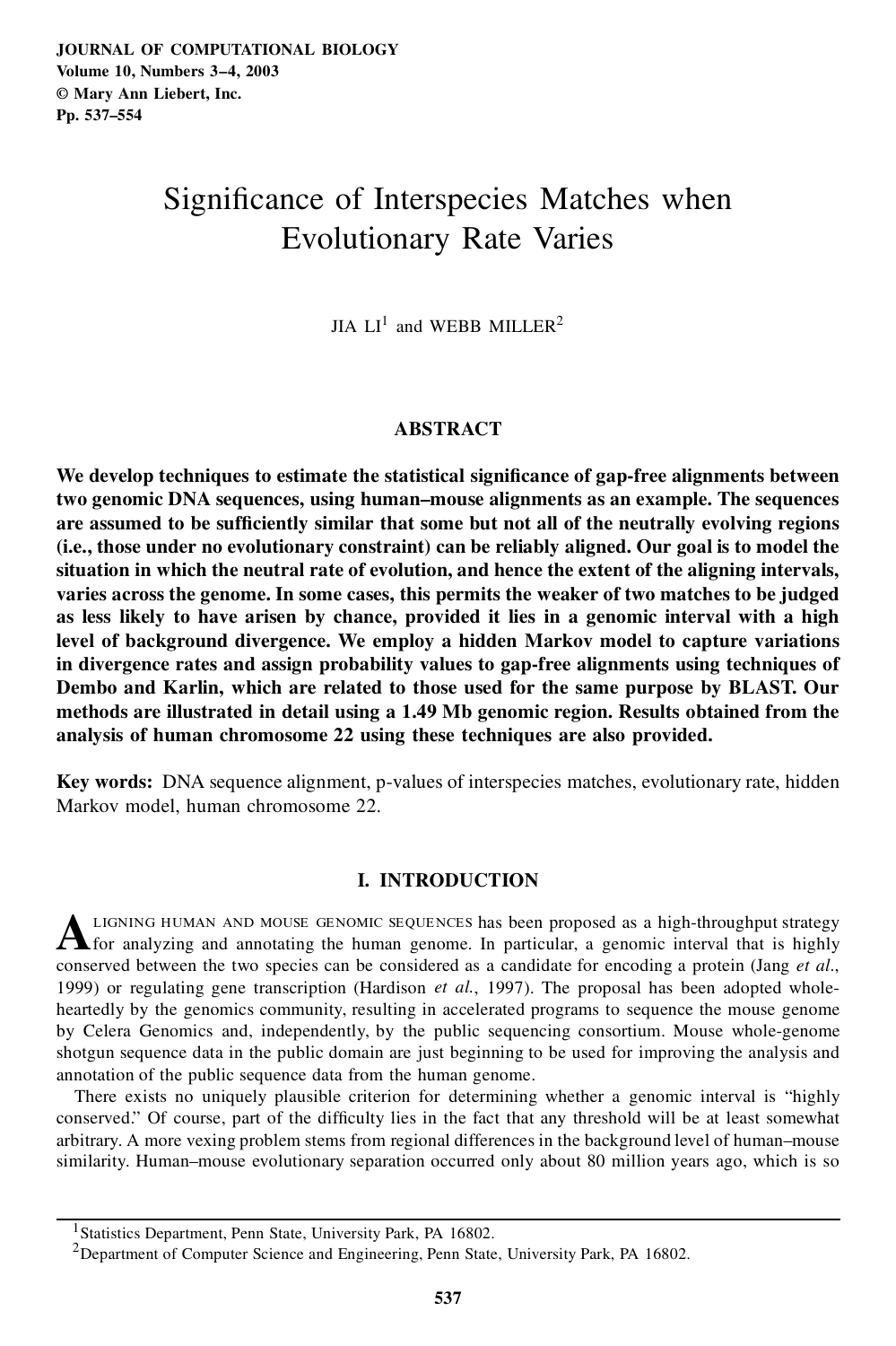recent that many freely evolving regions (i.e., under no apparent evolutionary constraint) can be reliably aligned across at least some of their length. However, the fraction of apparently unconstrained DNA that can be aligned is highly dependent on genomic location (Endrizzi *et al.*, 1999; DeSilva *et al.*, 2001), with one study (DeSilva *et al.*, 2001) finding that the percentage of nonrepetitive (e.g., not Alu or L1 sequences) and noncoding DNA that can be aligned varied from 11% (in the ERCC2 region) to 99% (in the HOXA cluster).

A number of authors have observed variability of divergence rates. Wolfe *et al.* (1989) found that the rate of silent substitutions in protein-coding regions (i.e., nucleotide changes that do not affect the encoded amino acid sequence) varies widely among genes. These authors and others have concluded that silent substitutions are neutral, or nearly so, implying that the rate of neutral evolution is highly variable, depending on position in the genome. Koop (1995) observed that some comparisons of noncoding DNA between humans and mice show a very high level of conservation in presumably nonfunctional intervals, other regions show very low conservation, and still others are intermediate. Matassi *et al.* (1999) show that silent substitution rates in two genes separated by at most one centiMorgan (roughly one or two megabases) are more similar to each other on average than are a randomly chosen gene pair, suggesting that genomic domains of similar neutral evolutionary rate may exist on a megabase scale.

This variability makes it difficult to give an objective and appropriate criterion for deciding if a genomic interval deserves to be classified as "more conserved than can be expected by chance alone." For instance, consider the three panels in Fig. 1 from a "percent identity plot," or PIP. This PIP provides a graphical summary of a few of the local alignments of 1.49 Mb of DNA sequence from the velocardiofacial syndrome (VCFS) region of human chromosome 22, for which almost all of the orthologous mouse sequence is available (Lund *et al.*, 2000). Within those local alignments, three gap-free segments of roughly comparable lengths and percent identities are highlighted. Based just on these lengths and identities, it is difficult to rank their relative strengths, particularly if one wants to account for the very different degrees of apparent background divergence among the rows of Fig. 1. The point of this paper is to provide an objective and statistically rigorous method for ranking the matches according to which of them is less likely to have arisen by chance.

It is critical that this variation in rate of neutral evolution be better quantified and understood. Genomic intervals identified as "highly conserved" are candidates for a number of experimental tests for functionality, including tests to see whether they are expressed as genes or regulate such expression. Such experiments,



**FIG. 1.** Percent identity plot (PIP) of some human–mouse alignments.Triangles and other icons along the top indicate positions of interspersed repeats and low-complexity regions found in the human sequence by the RepeatMasker program. Each tiny horizontal line in the PIP indicates the human positions and percent nucleotide identity of an interval between consecutive gaps in a local alignment with the mouse genomic sequence.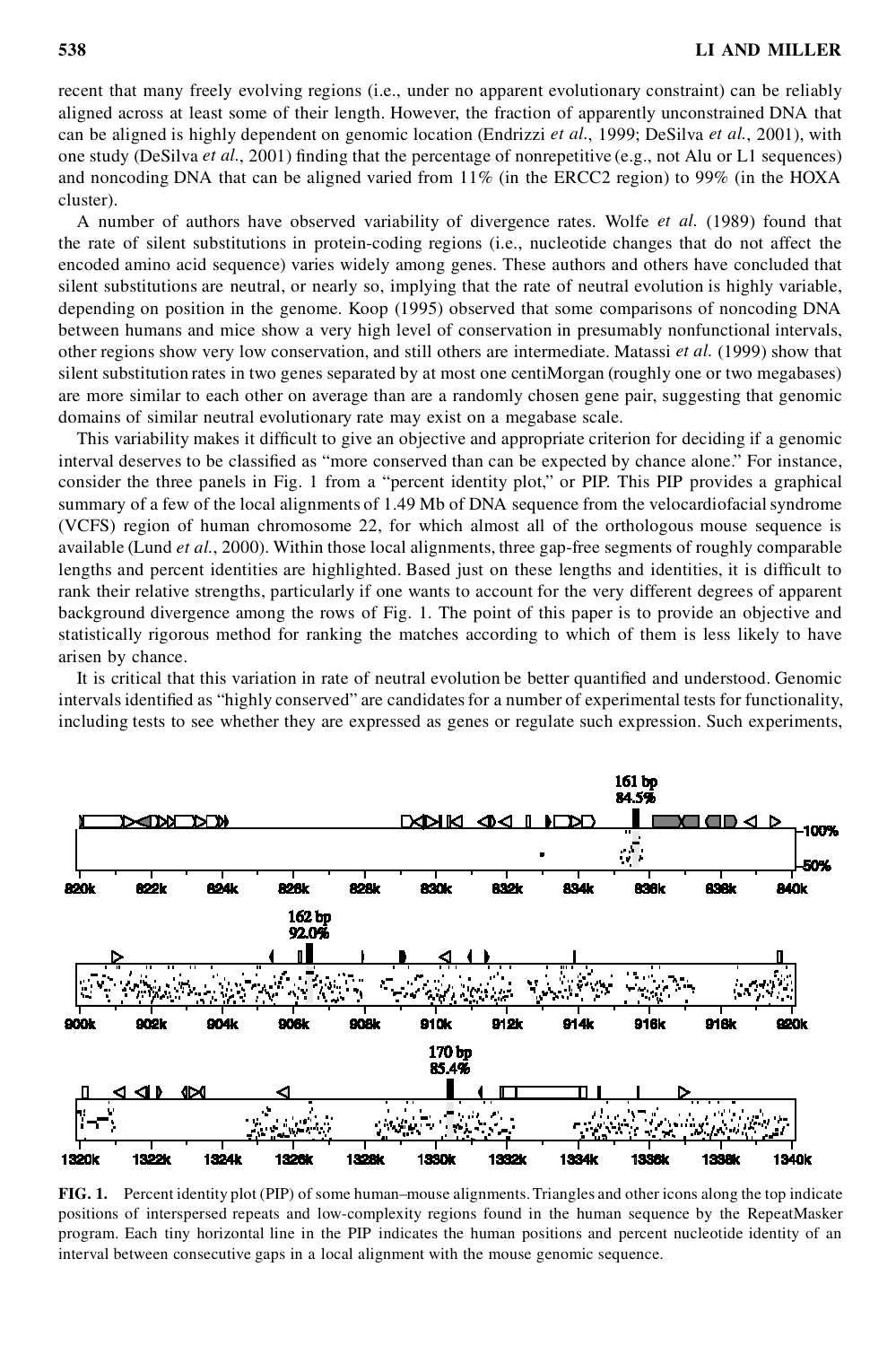particularly those for regulatory function, are expensive and tedious, so it is important that identification of candidate regions have as rigorous a basis as possible. It is particularly desirable that this be done with a strong statistical underpinning, e.g., to quantify the extent to which an interval is more conserved than can be explained by chance.

Our approach to aligning genomic sequences begins by computing a set of local alignments between sequences of genomic DNA, with the intention of capturing precisely the detectable homologies. For the VCFS data, we began by identifying interspersed repeats in the human sequence using the RepeatMasker program (A.Smit and P. Green, unpublished), then removing from the human sequence all interspersed repeats that we believe to have inserted after the human–mouse split. In addition, all annotated exons were removed, since our primary interest is in finding functional noncoding intervals. Removing these two classes of segments reduced the 1.49 Mb sequence to about 1.06 Mb. Older repeats were "soft masked," i.e., not allowed to align in preliminary computations that determine the rough locations of alignments, but allowed to align during the final (gapped alignment) phase. Alignments were computed by the BLASTZ program (Schwartz *et al.*, 2000) with default parameters.

Our statistical analysis of these alignments is performed in two phases. First, we use a hidden Markov model (HMM) to detect long-range patterns in the regional variation of divergence level. The basic goal is to identify a few classes of genomic regions according to the extent that the human sequence can be reliably aligned with mouse data and to do so in a statistically sound manner that makes a minimal number of a priori assumptions. The second phase describes the alignments in each of these classes with a Markov model (as distinct from a hidden Markov model), which is used to determine statistical significance in a manner appropriate for the level of divergence seen in that type of genomic region. Significance is expressed as a p-value, giving the probability that a match of equal or higher score could happen by chance. We now sketch these two phases in turn.

With our approach to aligning genomic sequences, regional variation in divergence level is revealed most directly by differences in the percentage of nucleotides covered by local alignments, rather than by the percent of nucleotide identity within alignments. For instance, in one study (Endrizzi *et al.*, 1999), human–mouse alignments showed a spread of 6.4% to 78.1% in the fraction of nonrepetitive, noncoding DNA that aligns, but with a spread of only 64.3% to 75.0% in percentage of nucleotide identity within those local alignments. Indeed, the two regions with the highest percent identity had the lowest fraction of aligning DNA, indicating that percent identity is a poor discriminator of divergence level. Accordingly, to embody divergence level, we temporarily set aside information about the internal structure of local alignments and represent the genomic region by a 1.11 Mb sequence of 0's and 1's; it alternates between runs of 0's, with a 0 for every unaligned human position, and runs of 1's, with a 1 for every column of a local alignment. (Thus, a local alignment generates a number of 1's that exceeds the length of the aligned human segment by the total length of inserted mouse nucleotides, i.e., gaps in the human sequence.)

Our approach to training an HMM, as described in the next section, models the sequence of 0's and 1's with four "states," which can be thought of as "modes" hidden in the data. Table 1 summarizes some of the states' characteristics. When in one of the states, the sequence consists almost entirely of 0's (i.e., unaligned), in the second it is almost entirely 1's, and the other two have intermediate frequencies  $(23.8\%$ and 72.1%) of 0's. The last row of Table 1 gives the state's stationary frequency.

Assigning p-values to gap-free alignments, such as the three intervals highlighted in Fig. 1, requires modeling the internal structure of alignments. To do this, we replace each 0 in the 1.11 Mb sequence by  $U$  (for unaligned), and replace each 1 by either G (for position in a gap),  $M$  (for matched to an identical symbol) or N (nonmatched). Given a long gap-free alignment, we want to determine the probability that an equivalent or stronger run of consecutive matched and nonmatched positions could happen by chance in a

| State     |       |       |       | 4     |
|-----------|-------|-------|-------|-------|
| Unaligned | 99.1% | 23.8% | 72.1% | 0.14% |
| Occupied  | 32.0% | 26.8% | 35.4% | 5.7%  |

TABLE 1. CHARACTERISTICS OF THE HMM'S FOUR STATES<sup>a</sup>

<sup>a</sup>First row: the percentage of unaligned base pairs in each state. Second row: the stationary frequency of each state.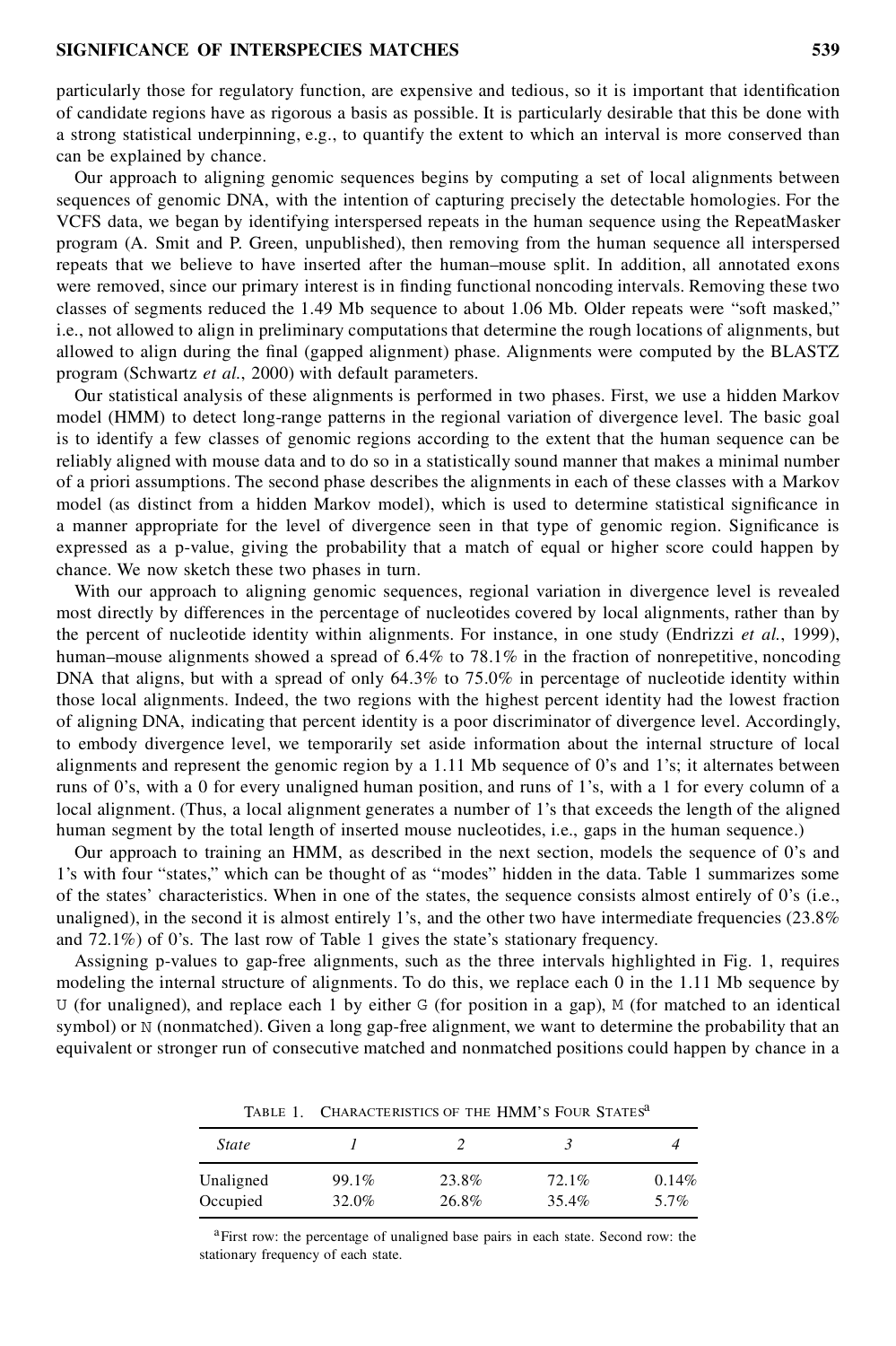| Segment                      |        |        |        |
|------------------------------|--------|--------|--------|
| Length                       | 161    | 162    | 170    |
| Percentage of M              | 84.5%  | 92.0%  | 85.4%  |
| Score ( $M = 1$ , $N = -1$ ) | 111    | 137    | 121    |
| p-Value                      | 0.0075 | 0.0013 | 0.0081 |

Table 2. The p-Values of the Three Segments Indicated in Fig. 1

region with a similar degree of alignability. This provides a "p-value" for any strong gap-free alignment, analogousto those made popular in bioinformatics by BLAST (Altschul *et al.*, 1990). Indeed, the theoretical underpinnings(Karlin and Dembo, 1992) of our approach to p-values are a generalization to Markov models of the Karlin–Altschul (1990) method, as originally described for the simpler case of a sequence generated from independent identical distributions (i.i.d.).

Table 2 presents the p-values, as computed by the methods described here, of the three segments highlighted in Fig. 1. Compared to the third segment, the first segment is somewhat shorter and has a marginally lower percentage of matched base pairs; hence, its score is lower, e.g., 111 versus 121 if we score 1 for a match and -1 for a nonmatch. However, because the first segment is located in a region with poorer alignability, it is statistically more significant than the third segment, as indicated by the p-values.

The next two sections cover the details of the two phases of our statistical analysis, i.e., training an HMM to model the high-level variation in divergence and computing p-values, respectively. Readers of those sections are assumed to be familiar with basic concepts of probabilistic analysis of DNA sequences, roughly at the level of the first three chapters of the book by Durbin, Eddy, Krogh, and Mitchison (1998). The most difficult details are placed in the appendix. At the end, we discuss generalizations of our results that remain to be explored and suggests ways that our methods may be used to obtain insight into several basic questions concerning the mechanisms and tempo of evolutionary processes.

# **II. MODELING WITH AN HMM**

As described in the previous section, we represent a set of local alignments of a "reference" nucleotide sequence with some other sequence as a sequence of symbols U, G, M, and N, whose length exceeds that of the reference sequence by the total lengths of all gaps in that sequence within a local alignment. For the first phase of the statistical analysis, we ignore the distinction between  $G$ , M, and N and work with a sequence of 0's (instead of U) and 1's (instead of G, M, and N). The goal of this section is to extract "modes" from this sequence of 0's and 1's.

A classic HMM for this sequence, in which each state emits either 0 or 1 according to a certain distribution determined solely by the state, would work poorly. The problem lies in the fact that the run lengths of 0's and 1's are very large. The histograms of the run lengths of 0's and 1's are provided in Fig. 2. Since states in an HMM represent modes of context in the sequence, we expect a region of a fixed state to cover multiple runs of 1's and 0's. Otherwise, the separation of the sequence into regions of different states is overlocalized. For a region in state  $m$ , every observation 0 or 1 is generated independently according to the probability mass function  $(p_0(m), p_1(m))$ . The expected run lengths of 0's and 1's are  $1/p_1(m)$  and  $1/p_0(m)$ , respectively. Hence, if  $p_1(m)$  and  $p_0(m)$  are not very close to the extreme values 0.0 and 1.0, the expected run lengths of both 1 and 0 cannot be very large. For example, if  $p_1(m) < 0.9$ , the expected run length of 1 is no greater than 10, and the probability of a run length being larger than 50 is only 0:005. However, as indicated in Fig. 2, a vast majority of the run lengths in the sequence are longer than 50. For the run lengths of 1's, 99.98% of them are longer than 50. We thus expect an HMM that fits the sequence well tends to have states with either very high values or very low values of  $p_1(m)$ . The long runs of 1's are generated by states with  $p_1(m)$  close to 1.0, and the long runs of 0's are generated by states with  $p_1(m)$ . close to 0:0. The estimated underlying states switch from one to another almost in synchronization with the switch from a run of 1's to a run of 0's or vice versa. Such an HMM thus provides little information regarding the context in the sequence.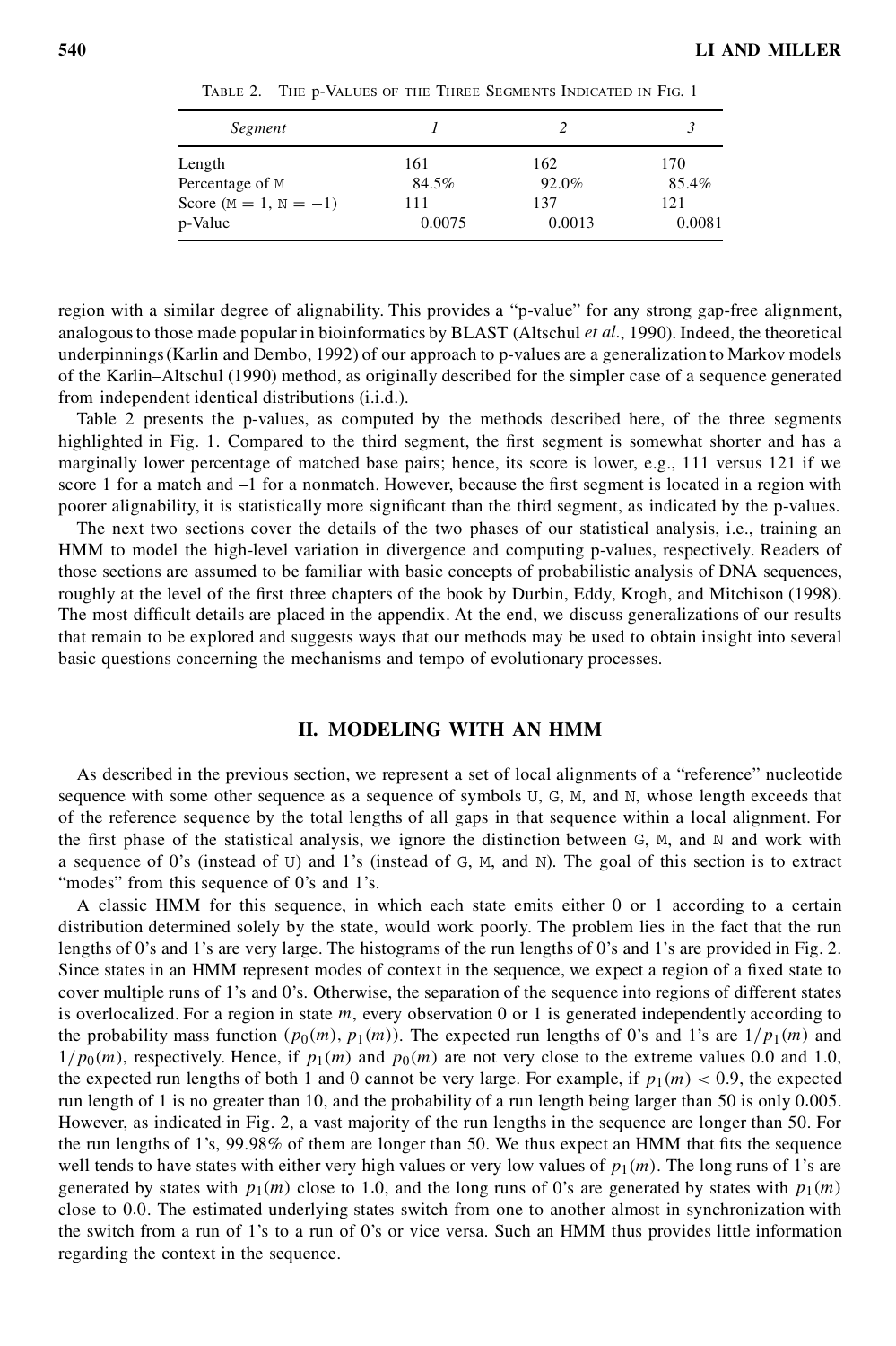

**FIG. 2.** Histograms of the run lengths of 0's and 1's in the alignment sequence. The ranges of the histograms displayed are not complete.

The inappropriateness of the basic HMM to model the alignment sequence is also demonstrated by experiments. For instance, we trained a basic HMM with 11 states on the entire sequence of human chromosome 22. Except for one state with probability of occurring in the sequence as low as  $6.4 \times 10^{-9}$ , all the others fall into two groups. Those in the first group have  $p_1(m) > 0.999$ , and those in the second have  $p_1(m) < 1.0 \times 10^{-15}$ . This HMM extracts essentially two modes of context: nearly zero percent of alignment or nearly perfect alignment. The strong dependence among adjacent positions forces the HMM to be overlocalized since the Markovian property assumed about states is the only mechanism to account for the interposition dependence.

We propose an extended HMM that takes into consideration the strong interposition dependence and in the mean time is capable of extracting modes of context. In the new model, the underlying states are assumed to be first-order Markovian, just as in the basic HMM. The difference lies in the conditional distribution of observations given states. In the basic HMM, it is assumed that given all the states, the conditional distribution of observation  $x_t$  at position t only depends on the state  $s_t$  at the same position, that is,

$$
P(x_1, x_2, \dots, x_T \mid s_1, s_2, \dots, s_T) = P(x_1 \mid s_1) P(x_2 \mid s_2) \cdots P(x_T \mid s_T).
$$
 (1)

In the new model, we assume that given all the states, the conditional distribution of observation  $x_t$ at position t depends on the observation  $x_{t-1}$  and state  $s_{t-1}$  at the previous position. In a sense, the conditional independence assumption on observations in the basic HMM is replaced by a conditional firstorder Markovian assumption. This Markovian property of observations embedded in a state allows long runs to occur without compromising the role of a state in representing context. Equation (1) is changed to

$$
P(x_1, x_2, \ldots, x_T \mid s_1, s_2, \ldots, s_T) = P(x_1 \mid s_1) P(x_2 \mid x_1, s_1) \cdots P(x_T \mid x_{T-1}, s_{T-1}).
$$

For an HMM with M states, we need to estimate 2M probability mass functions:  $P(x_t = i \mid x_{t-1} = j, s_{t-1} = m)$ ,  $i, j = 0, 1, m = 1, ..., M$ , as well as the state transition probability matrix,  $||a_{m,n}||$ ,  $j,m,n = 1, \ldots, M$ . For notational simplicity, we write  $p_{i,i}(m) = P(x_i = i \mid x_{i-1} = j, s_{i-1} = m)$ . The new HMM is referred to as the HMM with Markovian observations (HMMMO).

The structure of the model allows us to use a modified version of the Baum–Welch algorithm (Baum *et al.*, 1970). Computation time is proportional to the product of the sequence length and the number of states; so is the memory consumed. When dealing with sequences of length in the order of tens of millions, a few gigabytes of memory are required. However, the memory requirement can be reduced to an order proportional to the square root of the sequence length if we double the amount of computation. We present here the original version of the estimation algorithm.

To estimate an HMM with Markovian observations by the maximum likelihood criterion, the EM algorithm (Baum and Petrie, 1966; Baum *et al.*, 1970) is applied. The EM algorithm estimates a model by updating the parameters iteratively. Let  $L_m(t)$  denote the conditional probability of being in state m at position t given all the observations, and  $H_{m,n}(t)$  denote the conditional probability of a transition from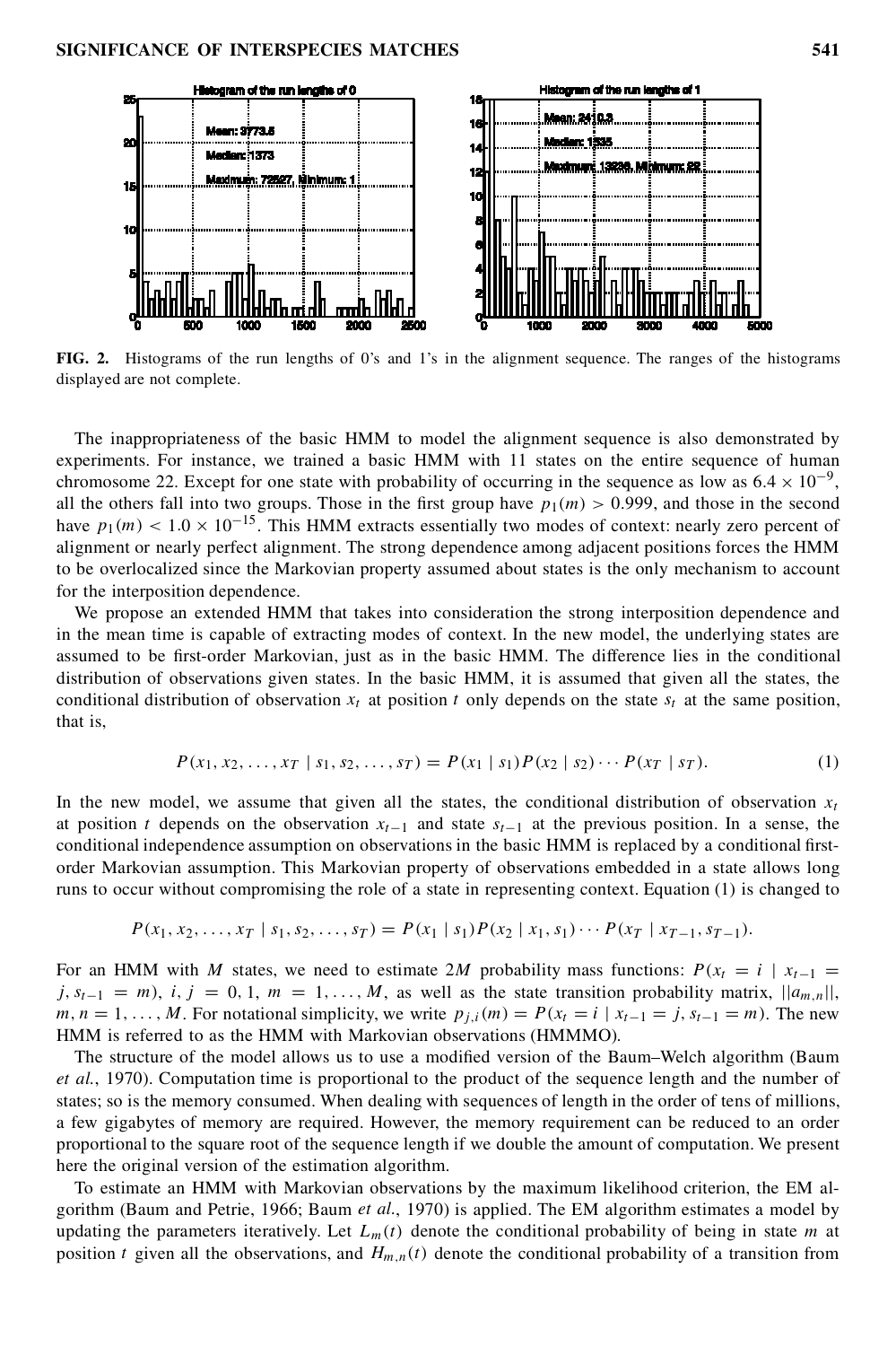#### **542 LI AND MILLER**

state m at position t to state n at position  $t + 1$  given all the observations, both computed from a current set of parameters estimated. The reestimation formulae for the transition probabilities  $a_{m,n}$ ,  $m, n = 1, ..., M$ , and the probabilities  $p_{j,i}(m), i, j = 0, 1, m = 1, ..., M$ , are

$$
p_{j,i}(m) = \frac{\sum_{t=1}^{T-1} L_m(t)I(x_t = j)I(x_{t+1} = i)}{\sum_{t=1}^{T-1} L_m(t)I(x_t = j)}
$$

$$
a_{m,n} = \frac{\sum_{t=1}^{T-1} H_{m,n}(t)}{\sum_{t=1}^{T-1} L_m(t)},
$$

where as usual  $I(\cdot)$  is the indicator function that equals 1 when the argument is true and zero otherwise. The probabilities  $L_m(t)$  and  $H_{m,n}(t)$  can be computed efficiently by the *forward–backward* algorithm. This algorithm was developed as a part of the Baum–Welch algorithm. For the HMMMO, because of the Markovian assumption on observations given states, the forward–backward algorithm is modified correspondingly.

Define the forward probability  $\alpha_m(t)$  as the joint probability of observing the first t  $x_{\tau}$ 's,  $\tau = 1, ..., t$ , and being in state m at position t. This probability can be evaluated by the following recursive formula:

$$
\alpha_m(1) = \pi_m p_{x_1}(m) \quad 1 \le m \le M
$$
  

$$
\alpha_m(t) = \sum_{n=1}^M \alpha_n(t-1) p_{x_{t-1}, x_t}(n) a_{n,m} \quad 1 < t \le T, \ 1 \le m \le M.
$$

The probabilities  $\pi_m$ ,  $m = 1, \ldots, M$  are the initial probabilities of the M states, which can be derived from the transition probability matrix if we assume  $\pi_m$  as the stationary frequency of state m. The probabilities  $p_i(m), i = 0, 1, m = 1, ..., M$  are the marginal probabilities of the observations 0 and 1 in state m.<br>Assuming  $p_i(m)$  as the stationary frequency of i in state m, we can compute it from the conditional distributions  $p_{i,i}(m)$ ,  $j = 0, 1$ .

Define the backward probability  $\beta_m(t)$  as the conditional probability of observing  $x_t$ 's after position t,  $\tau = t + 1, \ldots, T$ , given the state at position t is m and the observation at t is  $x_t$ . As with the forward probability, the backward probability can be evaluated using the following recursion:

$$
\beta_m(T) = 1
$$
  
\n
$$
\beta_m(t) = p_{x_t, x_{t+1}}(m) \sum_{n=1}^{M} a_{m,n} \beta_n(t+1), \quad 1 \le t < T.
$$

The probabilities  $L_m(t)$  and  $H_{m,n}(t)$  are solved by

$$
L_m(t) = P(s_t = m \mid \mathbf{x}) = \frac{P(\mathbf{x}, s_t = m)}{P(\mathbf{x})}
$$

$$
= \frac{1}{P(\mathbf{x})} \alpha_m(t) \beta_m(t)
$$

$$
H_{m,n}(t) = P(s_t = m, s_{t+1} = n \mid \mathbf{x})
$$

$$
= \frac{1}{P(\mathbf{x})} \alpha_m(t) a_{m,n} p_{x_t, x_{t+1}}(m) \beta_n(t+1),
$$

where  $P(\mathbf{x})$  is the joint probability of observing all  $x_t$ 's,  $t = 1, ..., T$ , and  $P(\mathbf{x}) = \sum_{m=1}^{M} \alpha_m(t) \beta_m(t)$ for any t.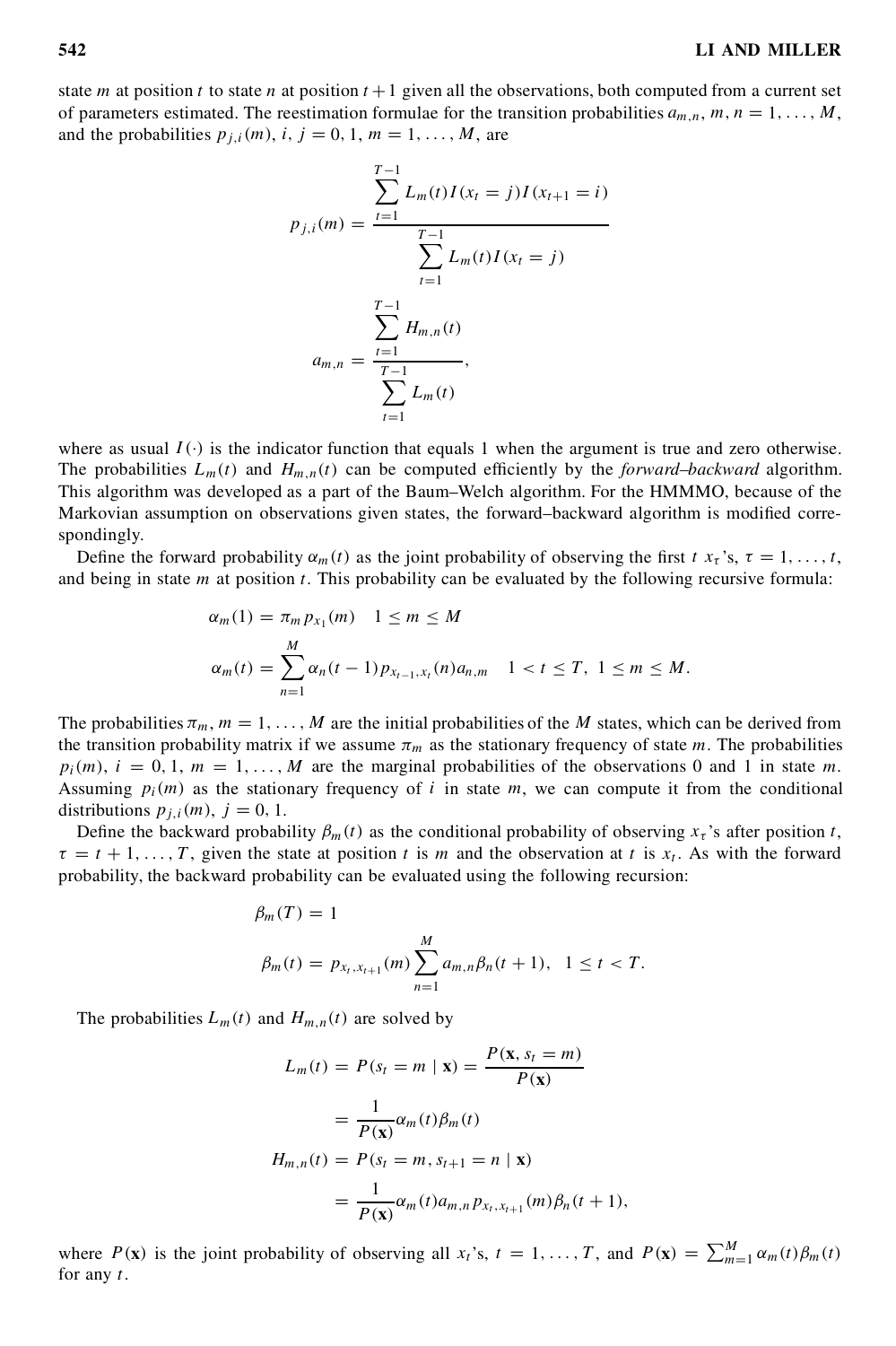The number of states in the HMM is chosen by the Bayesian Information Criterion (BIC) (Schwarz, 1978). By BIC, the optimal model maximizes the penalized log likelihood log  $P(\mathbf{x}) + \frac{k}{2} \log T$ , where k, increasing with the number of states, is the number of parameters in the HMM. For an HMMMO with  $M$ states, the number of parameters to specify the transition matrix  $||a_{m,n}||$  is  $M(M - 1)$ , and the number of parameters needed to describe the Markov chain of 0 and 1 in each state is 2. Hence, the total number of parameters in an HMMMO is  $M(M - 1) + 2M = M^2 + M$ . The number of states selected by BIC for the VCFS sequence is 4. Constraints can also be put on the state transition probabilities  $a_{m,n}$  to reduce the complexity of an HMM. For instance, we may constrain  $a_{m,n}$  to be the same for all  $n \neq m$ . One motivation to use the constrained model is that the estimated values of  $a_{m,n}$ ,  $n \neq m$ , are often at the order of  $10^{-5}$ or smaller. A sequence of length around one million, such as the VCFS region, cannot provide sufficient amount of data to estimate these  $a_{m,n}$ . More robust estimation can be achieved by using the model with reduced complexity. The preference to the constrained model is also supported by BIC as the penalized log likelihood of this model is higher than that of the unconstrained one.

According to the HMM, a subsequence  $\{x_1, x_{t_1+1}, \ldots, x_{t_2}\}$  with states fixed as m is a Markov chain switching between two symbols: 0 and 1. The transition probabilities of the Markov chain are  $p_{i,j}(m)$ ,  $i, j = 0, 1$ . Matched, Non-matched and Gap base pairs are not distinguished by this Markov chain. To model the alignment sequence with four possible symbols, we assume that within a run of 1's in state  $m$ , the sequence of M, N, and G, denoting matched, nonmatched and gap, respectively, is a Markov chain. The transition probabilities of the Markov chain vary with state m. The initial probabilities of  $M$ ,  $N$ , and G are  $\pi_M(m)$ ,  $\pi_N(m)$ , and  $\pi_G(m)$ . We have  $\pi_G(m) = 0.0$  since at the initial position of a run of 1's, gap never occurs. Denote the transition probabilities between M, N, and G within a run of 1's in state m by  $\bar{a}_{\nu,\zeta}(m)$  $\gamma, \zeta = M, N, G, m = 1, 2, \ldots, M$ . Denote the sequence of 4 symbols by  $\{y_1, y_2, \ldots, y_T\}$ . The sequence  $\{x_1, x_2, \ldots, x_T\}$  is formed by setting  $x_t = 0$  if  $y_t = U$  (unaligned), and  $x_t = 1$  otherwise. Given the HMM trained from  $\{x_t\}_{t=1}^T$ , the maximum likelihood estimation of  $\bar{a}_{\gamma,\zeta}(m)$  is

$$
\bar{a}_{\gamma,\zeta}(m) = \frac{\sum_{t=1}^{T-1} L_m(t)I(y_t = \gamma)I(y_{t+1} = \zeta)}{\sum_{\zeta} \sum_{t=1}^{T-1} L_m(t)I(y_t = \gamma)I(y_{t+1} = \zeta)}
$$
\n
$$
\pi_{\gamma}(m) = \frac{\sum_{t=1}^{T-1} L_m(t)I(x_t = 0, x_{t+1} = 1)I(y_{t+1} = \gamma)}{\sum_{t=1}^{T-1} L_m(t)I(x_t = 0, x_{t+1} = 1)} \qquad \gamma, \zeta = M, N, G.
$$

The above estimation is essentially the computation of the empirical frequencies of all the transitions. Each count is weighted by the posterior probability of being in state m at the corresponding position if the Markov chain to be estimated is for state  $m$ .

To sum up, within one state  $m$ , the sequence of four symbols is modeled by two embedded Markov chains. The first Markov chain specifies statistically the transition between  $0$  (unaligned base pairs) and 1 (all the other possible base pairs). The second Markov chain specifies the transition between M, N, and G within a run of 1's. It is straightforward to see that the statistical model characterized by these two embedded Markov chains is equivalent to a Markov chain with the four symbols: U, M, N, and G. Denote the transition probabilities of this Markov chain by  $a_{\gamma,\zeta}(m)$ ,  $\gamma, \zeta = \mathbb{U}, \mathbb{M}, \mathbb{N}, \mathbb{G}$ . Then,

$$
a_{\gamma,\zeta}(m) = \begin{cases} p_{0,0}(m) & \gamma = \zeta = 0 \\ p_{0,1}(m)\pi_{\zeta} & \gamma = 0, \ \zeta \neq 0 \\ p_{1,0}(m) & \gamma \neq 0, \ \zeta = 0 \\ p_{1,1}(m)\bar{a}_{\gamma,\zeta}(m) & \gamma \neq 0, \ \zeta \neq 0. \end{cases}
$$

Denote the Markov chain in state *m* by  $P_m$ .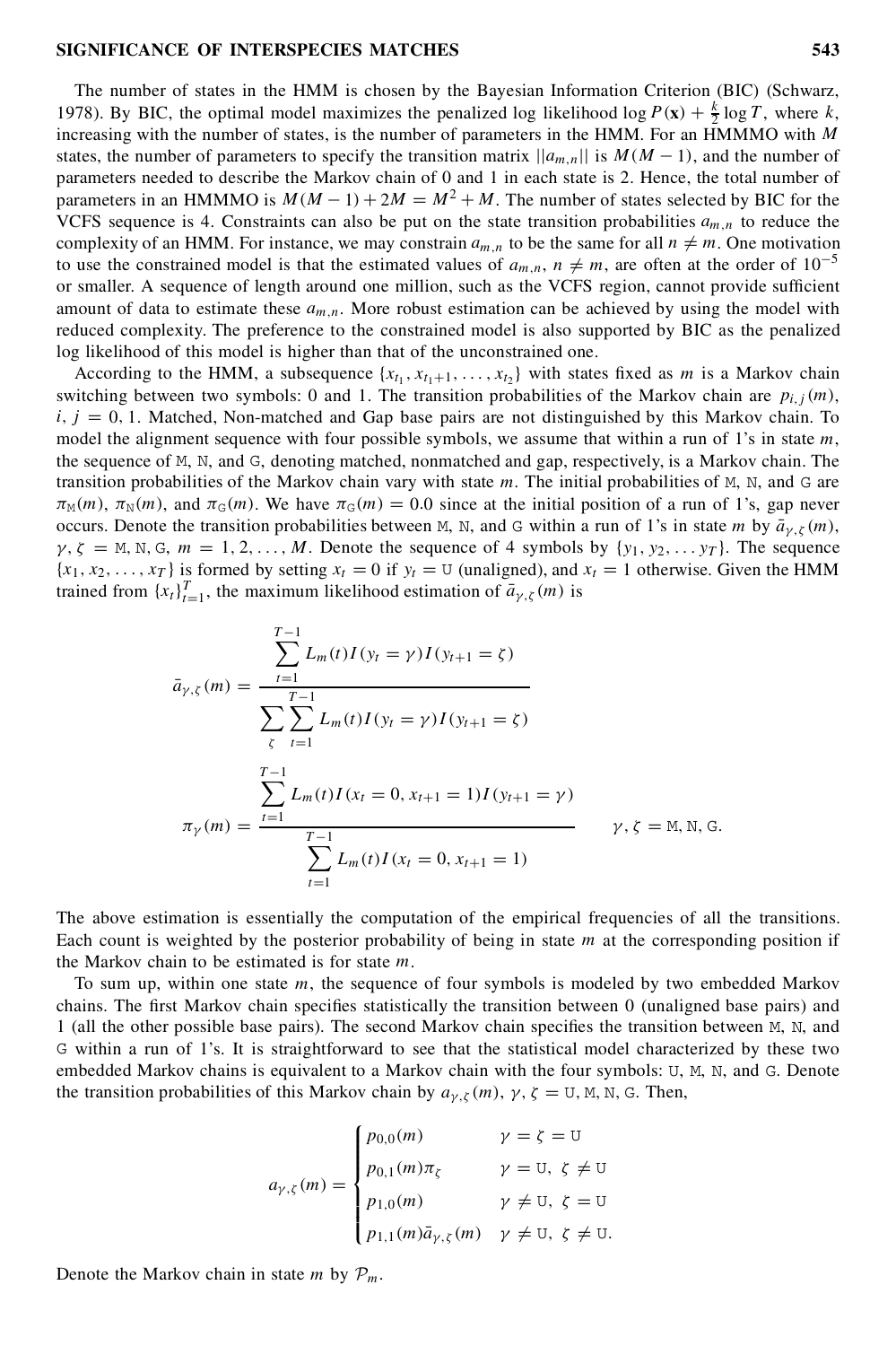## **III. SIGNIFICANCE OF HIGH-SCORING SEGMENTS**

Given a long gap-free alignment composed of only matched and nonmatched base pairs, we are concerned with its statistical significance. We assign each possible symbol  $\gamma \in \{U, M, N, G\}$  a score Z, e.g.,  $Z_M = 1$ ,  $Z_{\text{N}} = -1$ ,  $Z_{\text{U}} = Z_{\text{G}} = -L$ , where  $L \gg 1$ . The score of a segment of symbols is defined as the sum of the scores of all the positions in the segment. A long gap-free alignment with high percentage of M yields a high segment score.

Theorems of Karlin and Dembo (1992) laid the foundation for assessing the statistical significance of a high-scoring segment in a Markov chain. These theorems enable us to compute the limit probability of a sequence generated randomly by the Markov chain having its maximal segment score exceeding that of a given segment, or in some cases, to obtain bounds for the probability. The limit is taken with the sequence length approaching infinity. A low probability value indicates the high score of the segment is statistically significant. Being imprecise with terminology, we refer to the probability as the p-value of the segment for simplicity. If we want to test the null hypothesis that a sequence is generated by a Markov process, the maximal segment score of the sequence will be identified. The null hypothesis is rejected with p-value equal to the probability of a sequence generated randomly by the same Markov process containing segments with higher scores. Next, we discuss the application of theorems of Karlin and Dembo (1992) to our scoring scheme.

Consider a Markov chain  $P$  with r possible symbols, denoted by  $\{Y_1, Y_2, \ldots, Y_T\}$ ,  $Y_t \in \Gamma = \{\zeta_1, \zeta_2, \ldots, \zeta_r\}$ . Let the transition probability matrix of the Markov chain be  $P = ||p_{\gamma\zeta}||$ ,  $\gamma, \zeta \in \Gamma$ . For each transition from symbol  $\zeta_i$  to  $\zeta_j$ , a score  $Z_{\zeta_i,\zeta_j}$  is assigned. Assigning a score to each symbol  $\zeta_j$ can be viewed as a special case of assigning scores to transitions, in which  $Z_{\zeta_i,\zeta_j}$  are the same for a fixed  $\zeta_j$  and different  $\zeta_i$ 's. Given a realization  $\{y_t\}_{t=1}^T$  of the Markov chain with  $y_0 = \gamma$ , the score of a segment  ${y_{t_1}, \ldots, y_{t_2}}$  is  $\sum_{\tau=t_1}^{t_2-1} Z_{y_{\tau}, y_{\tau+1}}$ ; and the maximal segment score is  $M_{\gamma}(T) = \max_{1 \le t_1 \le t_2 \le T} \sum_{\tau=t_1}^{t_2-1} Z_{y_{\tau}, y_{\tau+1}}$ . To apply theorems of Karlin and Dembo (1992), we make the following assumptions about the Markov chain P:

- 1. The Markov chain  $P$  is irreducible and aperiodic.
- 2. The negative drift condition is

$$
E[Z] = \sum_{\zeta_i, \zeta_j} \pi_{\zeta_i} p_{\zeta_i, \zeta_j} Z_{\zeta_i, \zeta_j} < 0,
$$

where  $\pi_{\zeta_i}$  is the stationary frequency of  $\zeta_i$ , determined by the transition probability matrix **P**. Note  $p_{\zeta_i,\zeta_j}$  is the transition probability specified in **P**.

3. For each symbol  $\zeta_i$ , there exists a symbol  $\zeta_j$  such that  $p_{\zeta_i,\zeta_j} > 0$ ,  $Z_{\zeta_i,\zeta_j} > 0$ , and a symbol  $\zeta_k$  such that  $p_{\xi_i,\xi_k} > 0$ ,  $Z_{\xi_i,\xi_k} < 0$ . Or, more generally, there exists  $\zeta_i$  and a sequence  $y_0 = \zeta_i$ ,  $y_1, \ldots, y_m = \zeta_i$ , such that  $P\{\sum_{\tau=0}^{k-1} Z_{y_{\tau},y_{\tau+1}} > 0, k = 1,\ldots, m-1 \mid y_0 = y_m = \zeta_i\} > 0.$ 

If scores  $Z_{\zeta_i, \zeta_j}$ ,  $i = 1, 2, ..., r$ , are nonlattice (Karlin and Dembo, 1992), then

$$
\lim_{T \to \infty} P\left\{ M_{\gamma}(T) - \frac{\ln T}{\theta^*} > z \right\} = 1 - \exp(-K^* e^{-\theta^* z}),
$$

where  $K^*$  and  $\theta^*$  are constants determined by the transition probability matrix **P** and the scores  $Z_{\zeta_i,\zeta_j}$ . Define matrix

$$
\Phi(\theta) = ||p_{\gamma,\zeta}e^{\theta Z_{\gamma,\zeta}}||.
$$

The constant  $\theta^*$  is the unique positive solution of the equation  $\rho(\theta) = 1$ , where  $\rho(\theta)$  is the dominant eigenvalue of the matrix  $\Phi(\theta)$ . Algorithms for computing constants  $K^*$  and  $\theta^*$  are presented in the appendix.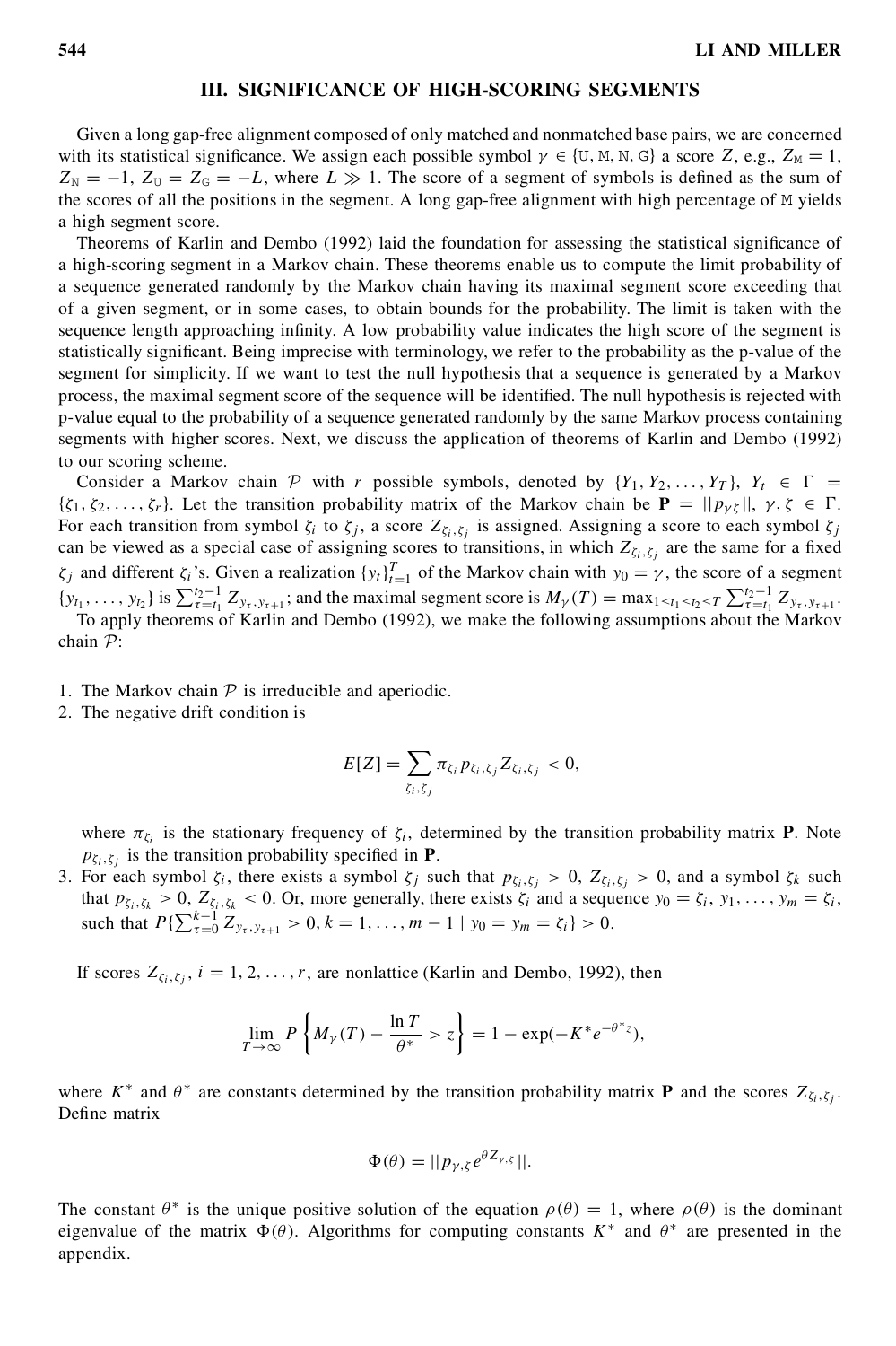If scores  $Z_{\zeta_i,\zeta_j}$  are lattice of span  $\delta$  ( $\delta$  is the largest number of which all the  $Z_{\zeta_i,\zeta_j}$ 's are multiples),

$$
1 - \exp(-K^*e^{-\theta^*z}) \le \liminf_{T \to \infty} P\left\{ M_\gamma(T) - \frac{\ln T}{\theta^*} > z \right\}
$$
  

$$
\le \limsup_{T \to \infty} P\left\{ M_\gamma(T) - \frac{\ln T}{\theta^*} > z \right\}
$$
  

$$
\le 1 - \exp(-K^+e^{-\theta^*z})
$$
 (2)

where  $K^+ = e^{\theta^*\delta} K^*$ .

For integer scores  $Z_{\zeta_i,\zeta_j}$  with the maximum common divisor equal to 1, the scores are lattice of span  $\delta = 1$ . We use Inequality (2) to compute the p-value of a high-scoring segment. When T is sufficiently large,  $P\{M_\gamma(T) - \frac{\ln T}{\theta^*} > z\}$  is bounded between  $1 - \exp(-K^*e^{-\theta^*z})$  and  $1 - \exp(-K^+e^{-\theta^*z})$ . For a high-scoring segment with score  $\frac{\ln T}{\theta^*} + z$ , the upper bound  $1 - \exp(-K^+ e^{-\theta^* z})$  provides a "conservative" p-value for the segment. Since  $K^+ = e^{\theta^*} K^*$ ,  $K^+$  is close to  $K^*$  when  $\theta^*$  is close to zero. In this case, the upper bound is close to the real probability  $P\{M_\gamma(T) - \frac{\ln T}{\theta^*} > z\}.$ 

For the alignment sequence of four symbols  $\{y_t\}_{t=1}^T$ , we focus on the special case of assigning a score to the angument sequence of four symbols  $\chi_{N}t_{I=1}$ , we focus on the special case of assigning a score to each symbol. For brevity, we denote the scores by  $Z_M = 1$ ,  $Z_N = -1$ ,  $Z_U = Z_G = -L$ ,  $L \gg 1$ . Based on the HMM trained from the sequence of 0's and 1's, i.e.,  $\{x_t\}_{t=1}^T$ , a Markov chain characterizing  $\{y_t\}_{t=1}^T$ is estimated within each state of the HMM. For the 4-state HMM, optimal according to BIC, the Markov chain within each state is irreducible and aperiodic. The negative drift condition is satisfied with sufficiently large L. We set  $L = 400$  in our experiment. When L is very large, a high-scoring segment cannot contain any G or U, since one such symbol can lower the score of the entire segment to a negative value. Therefore, a segment with a high score is simply a long gap-free alignment with a high percentage of M. Therefore, the exact score values assigned to G and U have little effect on p-values, which is demonstrated by experiments.

The constants  $K^*$ ,  $K^+$ , and  $\theta^*$  of Markov chains  $\mathcal{P}_m$ ,  $m = 1, \ldots, 4$  are listed in Table 3. The percentage of unaligned base pairs in each state, indicating alignability, and the stationary frequency of each state are presented in Table 1.

Assume a state sequence  $\{s_t\}_{t=1}^T$  is generated randomly according to the Markov chain governing the Assume a state sequence  $\{s_i\}_{i=1}^K$  is generated randomly according to the Markov chain governing the states of an HMM. The initial probabilities of the states are the stationary frequencies of the states  $\pi_m$ ,  $m = 1, 2, \dots, M$ , where  $M = 4$  for the HMM trained from the VCFS sequence. A sequence  $\{y_t^i\}_{t=1}^T$  of symbols U, G, M, and N are generated based on the state sequence  $\{s_t\}_{t=1}^T$ . Within a region of a fixed state m,  $t_1 \le t \le t_2$ , the sequence  $\{y'_t\}_{t=t_1}^{t_2}$  is generated by the corresponding Markov chain in state m,  $\mathcal{P}_m$ . When  $T \to \infty$ , with probability 1, the percentage of positions in state m is  $\pi_m$ . Hence, when T is large, the number of positions in state m is approximately  $\pi_m T$ . By Inequality (2), the probability that the maximal segment score of positions in state m exceeds  $z + \frac{\ln \pi_m T}{\theta^*(m)}$  is bounded as follows:

$$
1 - \exp(-K^*(m)e^{-\theta^*(m)z}) \le P\left\{M_\gamma(T,m) > z + \frac{\ln \pi_m T}{\theta^*(m)}\right\}
$$
  

$$
\le 1 - \exp(-K^+(m)e^{-\theta^*(m)z}).
$$

Notations  $\theta^*(m)$ ,  $K^*(m)$ , and  $K^+(m)$  are used to stress that these constants are determined by the Markov chain  $P_m$ . The fact that positions in state m may not be consecutive is ignored as the average run length of

| STATE USED FOR COMPUTING P-VALUES |        |        |        |        |
|-----------------------------------|--------|--------|--------|--------|
| <i>State</i>                      |        |        |        |        |
| $\theta^*$                        | 0.0959 | 0.1142 | 0.1132 | 0.1079 |
| $K^*$                             | 0.0001 | 0.0261 | 0.0085 | 0.0325 |
| $K^+$                             | 0.0001 | 0.0292 | 0.0095 | 0.0362 |

TABLE 3. CONSTANTS OF THE MARKOV CHAIN IN EACH  $\mathbf{S}$  State property proved point  $\mathbf{S}$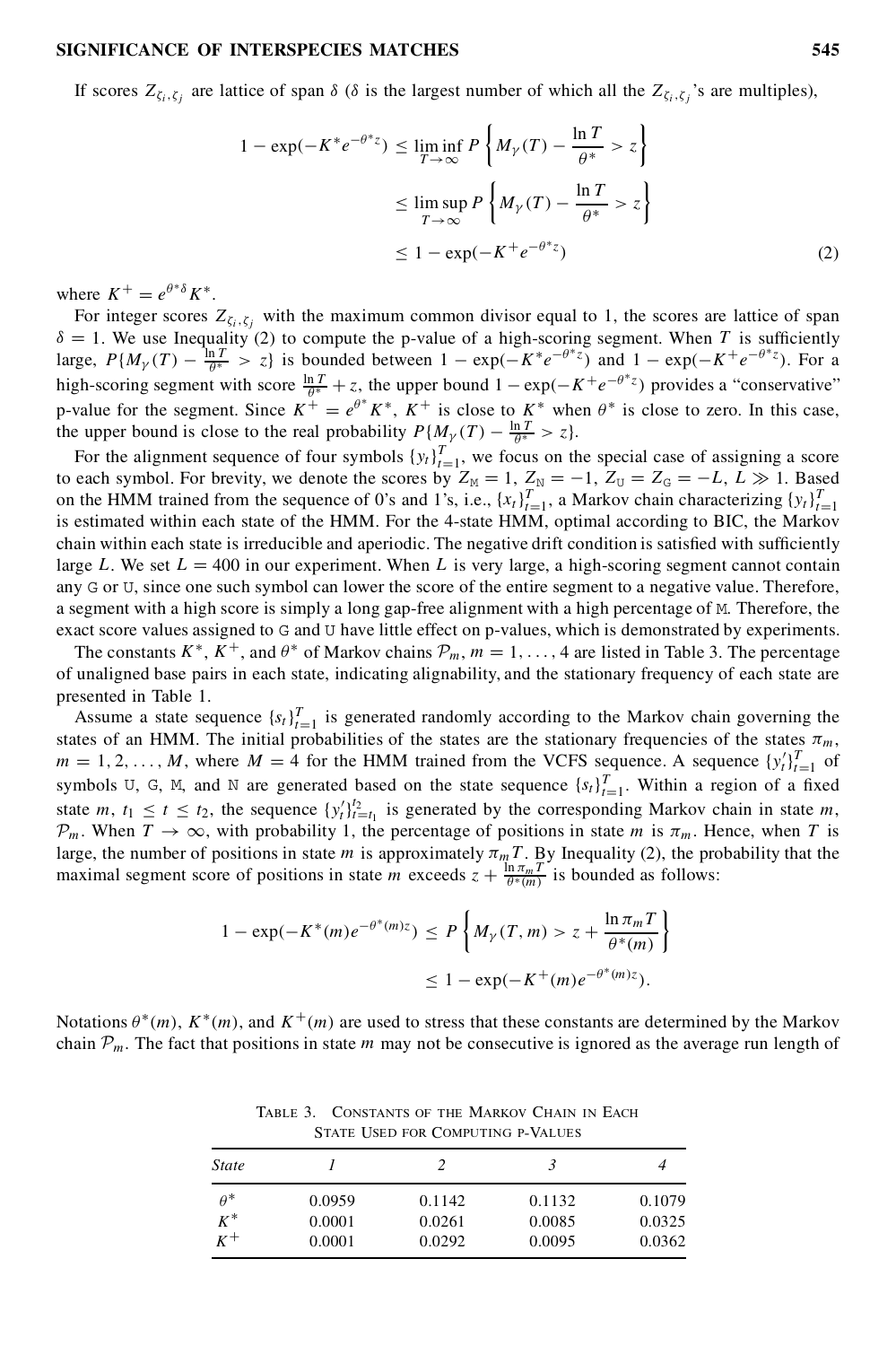one state is much larger than the lengths of high-scoring segments we consider. In the sequel, sequences in discussion are assumed to be realizations of the 4-state HMM with a Markov chain embedded in each state.

The p-value as a function of the segment score  $\bar{z}$  for the Markov chain of each state m is

$$
p_v(\bar{z}, m) = 1 - \exp(-K^+(m)e^{-\theta^*(m)(\bar{z}-\frac{\ln \pi m T}{\theta^*(m)})}),
$$

which is plotted in Fig. 3.

Suppose we compare the statistical significance of two high-scoring segments in two regions with great difference in divergence rate. To take into account the "background" difference of the two segments, for each region, we compute the conditional probability distribution of the state of a randomly selected position from the region given the entire observed sequence. Assume a region ranges from  $t_1$  to  $t_2$  and t is a position randomly selected from the region, the conditional probability  $P\{s_t = m \mid y_1, y_2, \ldots, y_T\}$  is

$$
P\{s_t = m \mid y_1, y_2, \dots, y_T\} = \frac{\sum_{\tau=t_1}^{t_2} L_m(\tau)}{t_2 - t_1 + 1},
$$

where  $L_m(\tau)$  is the conditional probability of position  $\tau$  being in state m given the observed sequence  $\{y_1, y_2, \ldots, y_T\}$ . The forward–backward algorithm is used to compute  $L_m(\tau)$ . If a state is selected randomly according to the distribution  $P\{s_t = m \mid y_1, y_2, \ldots, y_T\}$ ,  $m = 1, 2, \ldots, M$ , then the probability of the maximal segment score of positions in the state exceeding a score  $\bar{z}$  is the weighted sum of the p-values  $p_v(\bar{z},m)$ ; that is,

$$
\bar{p}_v(\bar{z}) = \sum_{m=1}^M P\{s_t = m \mid y_1, y_2, \dots, y_T\} p_v(\bar{z}, m).
$$

We use  $\bar{p}_v(\bar{z})$  as a measure of the statistical significance of a segment with score  $\bar{z}$  in the region  $t_1 \le t \le t_2$ .<br>For simplicity, we refer to  $\bar{p}_v(\bar{z})$  as the p-value of a segment with score  $\bar{z}$ . Alth with the increase of  $\bar{z}$  for all m,  $\bar{p}_v(\bar{z})$ , incorporating information about background alignability, may yield a lower value for smaller  $\bar{z}$  if the segment locates in a region with poorer alignability and hence is more significant relative to its background.

To compute the p-value of a segment without its background region specified, we use a window centered around the segment as the background. The window size is the average run length of a state in the HMM.



**FIG. 3.** The p-value as a function of the segment score for the Markov chain in each state.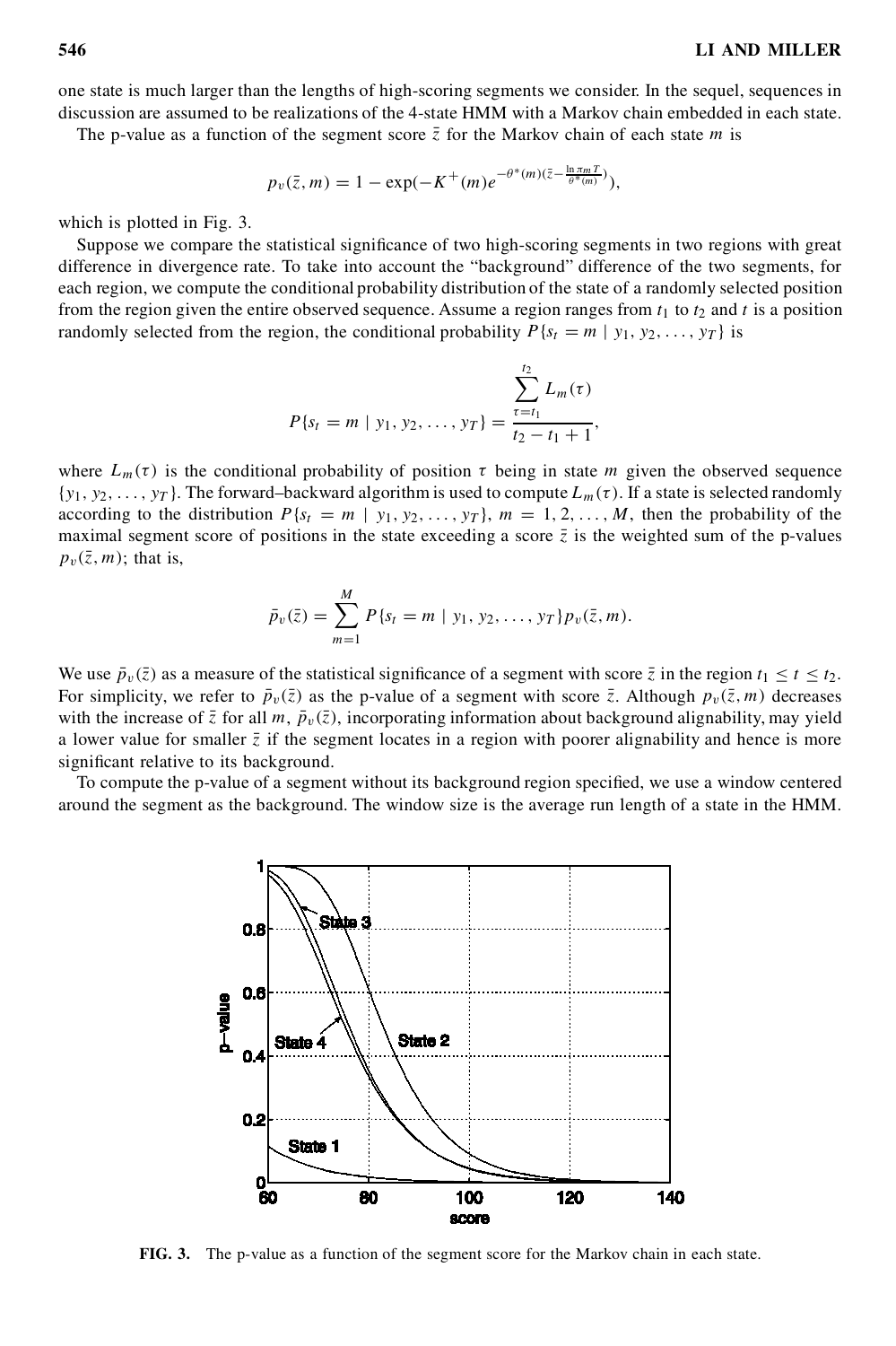For the 4-state HMM trained from the VCFS sequence, the average number of positions staying in one state is about 14,200. Table 2 presents the p-values of three segments, which locate separately in the three PIP panels in Fig. 1. Background regions used for the three segments are windows centered around them. Note that due to the poor alignability of its background region, the first segment has a smaller p-value than the third one although its score is lower.

## **IV. EXAMPLE:** *g***-GLOBIN REGULATORY ELEMENT**

This section illustrates the generality of our use of Markov models of alignments to assign a statistical significance to highly conserved regions. We show that the approach can be applied to multiple (as well as pairwise) alignments and can be used to find regions with high levels of divergence (as well as similarity). We also illustrate some of the flexibility in assigning scores to columns.

In higher primates, the  $\gamma$ -globin gene is expressed in the fetus, whereas in lower primates it is expressed earlier during development. For instance, in humans (which have two nearly identical copies of the gene), it is expressed fetally, while lemurs express it in the embryo. To find the signals in genomic DNA responsible for this difference, one might align, say, the 1,000 bp immediately upstream (a typical location for regulatory elements) of the  $\alpha$ -globin gene for several higher primates and several lower primates, then look for regions where the sequences from the higher primates agree with each other but not with the lower primates.

We did just that, using the sequences from human, rhesus monkey, and woolly monkey (higher primates), as well as tarsier and galago (lower primates). Sequences were aligned using the MultiPipMaker Web site (Schwartz *et al.*, 2000): *[www.bio.cse.psu.edu/](http://www.bio.cse.psu.edu/)*.

Frequently, gene regulation is performed by transcription factors that permit a certain level of deviation from the consensus binding pattern. Hence, we did not want to require absolute identity among the three higher primate sequences. Define an alignment column to be of class 1 if the three higher primates have the same nucleotide and each lower primate has a different letter. A column is in class 2 if the three higher primates have two different nucleotides among them and each lower primate has a different letter. All other columns are in class 3. We decided to give columns a score of 4, 2, or –1, if they are in class 1, 2, or 3, respectively.

We used an algorithm (Huang *et al.*, 1994) that locates regions of high total score within the alignment. The algorithm runs in time proportional to the length of the alignment and identifies regions whose total score cannot be improved either by expanding or shrinking the run of columns. (In case of a tie, the algorithm picks the longer run.) The three highest scoring regions are as follows.

|       | region 1      | region 2                                                                                                                                                       | region 3                                                |
|-------|---------------|----------------------------------------------------------------------------------------------------------------------------------------------------------------|---------------------------------------------------------|
| human | AAAATTGGTACAT | GCTAAAGGGAAGAATAAATT                                                                                                                                           | GGCGGCTGGCTAGGGATG                                      |
|       |               | woolly $\dots \dots \text{TC} \dots \dots \dots \dots \text{AAG} \cdot \text{T} \dots \dots \dots \dots \dots \text{T} \dots \text{G} \dots \dots \dots \dots$ |                                                         |
|       |               | tarsier GTTTCT.G A.CA. - - - - G AAA. - - - .T.A.ATCA                                                                                                          |                                                         |
|       |               |                                                                                                                                                                | $A.G. \cdot \cdot \cdot \cdot \cdot \cdot C.A. \dots A$ |
|       |               | class 1113331331131 13133333331211133331 132312133313133331                                                                                                    |                                                         |

Here we use a dot to indicate a nucleotide that is identical to the first one in its column. Dashes indicate a gap.

The regions have respective scores 22, 18, and 18 and approximate p-values 0.15, 0.39, and 0.39. The third region is known to be critical for the difference in expression patterns of the  $\alpha$ -globin gene between higher and lower primates, and it was initially located by visually inspecting short pairwise alignments for sequencedifferences, a procedure thatwas called *differentialphylogeneticfootprinting*(Gumucio *et al.*, 1994).

Other ways of scoring the alignment columns do a better job of emphasizing the third region. For instance, we can down-weight the potential contribution of gaps in the sequences of lower primates as follows. Consider a column formerly in class 1 or 2 to be in class 4 if it contains a gap symbol that immediately follows a gap symbol in the same row. Give columns in class 4 the score 0, keeping other scores the same. Now, region 3 scores 12, which ties it with another region for the highest scoring segment within the aligning kilobase sequences, with an estimated significance of 0.48. This example illustrates the subtle issues that may be involved in selecting column scores that best reveal a desired biological phenomenon, particularly with multiple alignments.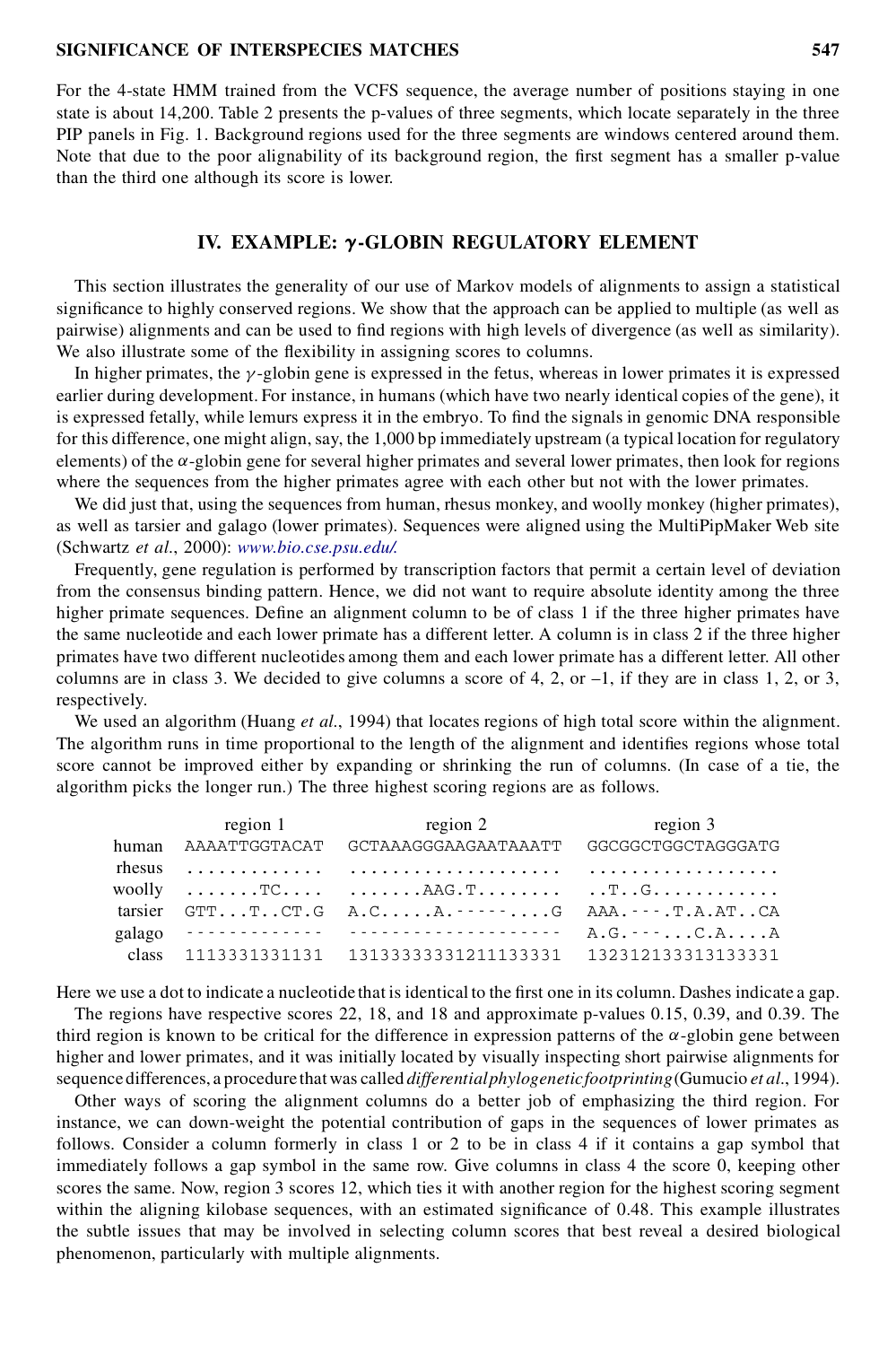| State     |        |        |        | 4      |
|-----------|--------|--------|--------|--------|
| Unaligned | 99.94% | 63.85% | 86.84% | 28.33% |
| Occupied  | 28.89% | 31.22% | 19.73% | 20.16% |

Table 4. Characteristics of the Four States in the HMM TRAINED ON THE CHROMOSOME 22 SEQUENCE<sup>a</sup>

<sup>a</sup>First row: the percentage of unaligned base pairs in each state. Second row: the stationary frequency of each state.

## **V. HUMAN CHROMOSOME 22**

The above approach to computing p-values is used to analyze the entire sequence of human chromosome 22, consisting of roughly 47.7 M base pairs. The aligned sequence comprises five symbols:  $U$  (unaligned position), G (gap), M (match), S (transition), and V (transversion). The symbols S and V are both treated as N in the VCFS sequence. Scores assigned to these five symbols are  $Z_M = 1$ ,  $Z_S = -1$ ,  $Z_V = Z_G = Z_U = -3$ .

An HMM is trained on the 0/1 sequence converted from the aligned sequence by setting U to 0 and all the other symbols to 1. The optimal number of states selected by BIC for the HMM is four. Characteristics of the four states are summarized in Table 4, the first row being percentages of unaligned positions in the states, and the second being the stationary frequencies of the states. The constants  $K^*$ ,  $K^+$ , and  $\theta^*$  for computing p-values within States 2, 3, and 4 are listed in Table 5. For State 1, the Markov chain is not irreducible because once it enters U, it will never transit to another symbol. Hence, the Markov chain in this state cannot yield a positive-scoring segment when it becomes stationary. State 1 apparently results from the nearly 13 M straight U's at the beginning of the chromosome-22 sequence. This state does not affect the computation of the p-values since its posterior probability given a region containing aligned segments is zero. If a three-state HMM is trained on the sequence with the beginning 13 M straight U's deleted, the three states are expected to be roughly the same as States 2, 3, and 4 in this four-state HMM trained from the entire sequence.

The p-value as a function of the score based on each Markov chain in States 2, 3, and 4 is plotted in Fig. 4. Compared to the other two states, State 4 corresponds to the most conserved background, so a segment with a fixed score arisen in this state is least significant, reflected by the highest p-value. State 3 has the highest divergence rate among the three and yields the lowest p-values consequently.

To demonstrate the effect of different divergence rates on the computation of p-values, the p-values of a collection of segments scoring from 110 to 170 are plotted in Fig. 5. This collection is not the complete set of segments in the chromosome-22 sequence with scores in that range. In the figure, for any given score, only segments with either very low p-values or very high p-values are shown. It is demonstrated that the p-value of a segment may differ enormously due to different levels of background conservativeness.

In Fig. 6, an example region with a number of high-scoring segments is shown. The first three panels plot the posterior probability of being in States 2, 3, and 4 at each base pair position given the entire sequence. State 1 is not displayed as the posterior probability of being in it is nearly zero across this entire region. In addition, the posterior probabilities of being in the four states sum up to 1 and hence possess only three degrees of freedom. To save memory, the posterior probabilities are averaged across every 100 base pairs. A large probability in State 4 indicates a highly conserved region. Segments with the

| TABLE 5. CONSTANTS OF THE MARKOV CHAINS IN 3 STATES |
|-----------------------------------------------------|
| OF THE HMM TRAINED ON THE CHROMOSOME 22             |
| SEQUENCE USED FOR COMPUTING p-VALUES                |

| <i>State</i> |        |        |        |
|--------------|--------|--------|--------|
| $\theta^*$   | 0.1276 | 0.1298 | 0.1115 |
| $K^*$        | 0.0089 | 0.0028 | 0.0158 |
| $K^+$        | 0.0101 | 0.0032 | 0.0177 |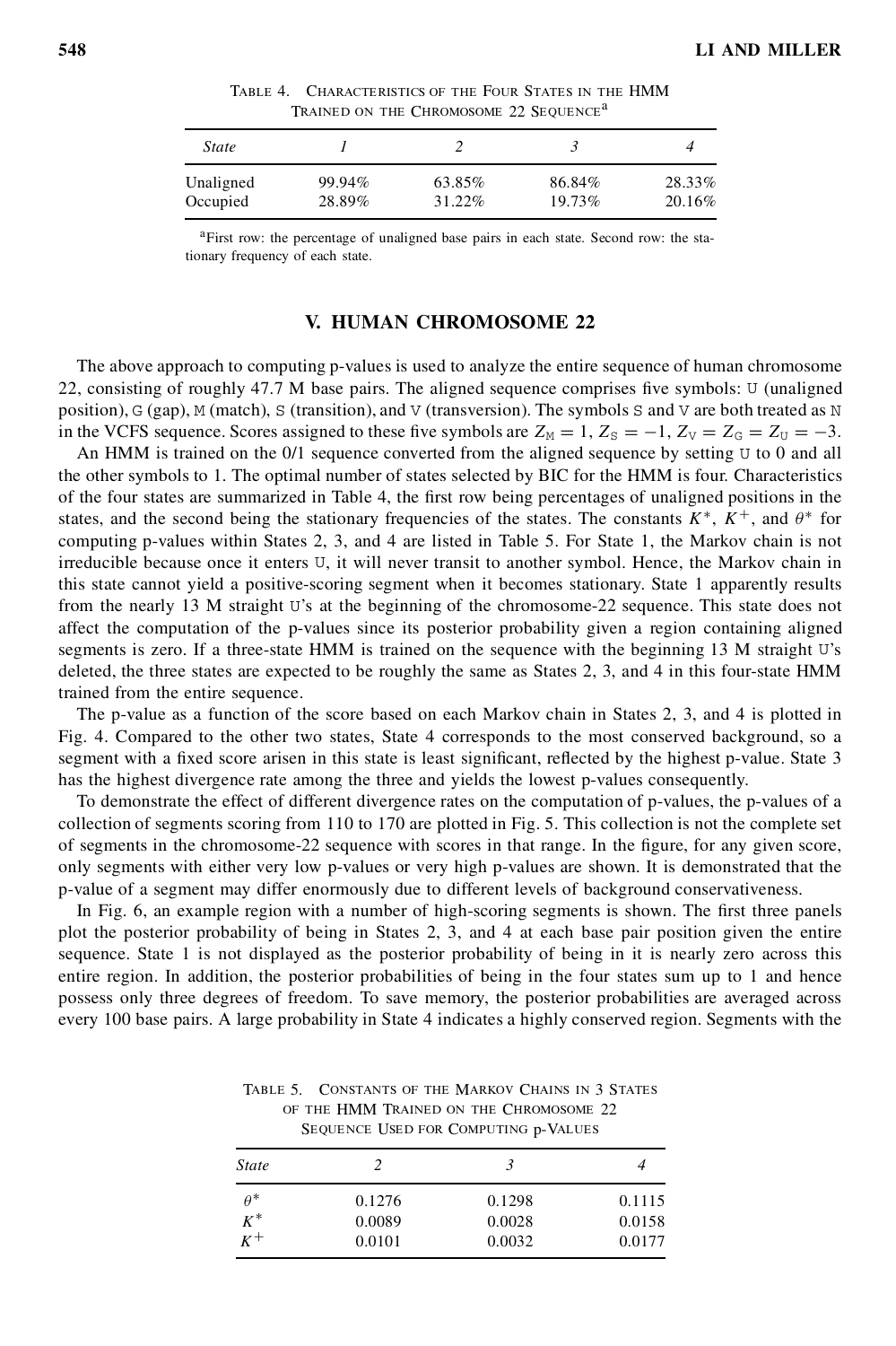

**FIG. 4.** The p-value as a function of the segment score for the Markov chains in States 2, 3, and 4 of the chromosome 22 sequence.

same score tend to have higher p-values (less significant) if the posterior probability of being in State 4 is large. The fourth panel shows the scores of eight segments of lengths around 200, marked at their center positions. The fifth panel shows the p-values of the eight segments, the first three of which locate in a less-conserved background than do the other five. The p-value of the third segment with score 144 is the lowest although three other segments have higher scores of 156, 153, and 161.

It takes roughly six hours to train the four state HMM for the chromosome-22 sequence on a 700 MHz PC with Linux OS and about 7:1 minutes to train the embedded Markov chains within each state. To obtain p-values for segments in the aligned sequence, the posterior probability of being in each state at each base



**FIG. 5.** The p-values of a set of high-scoring segments.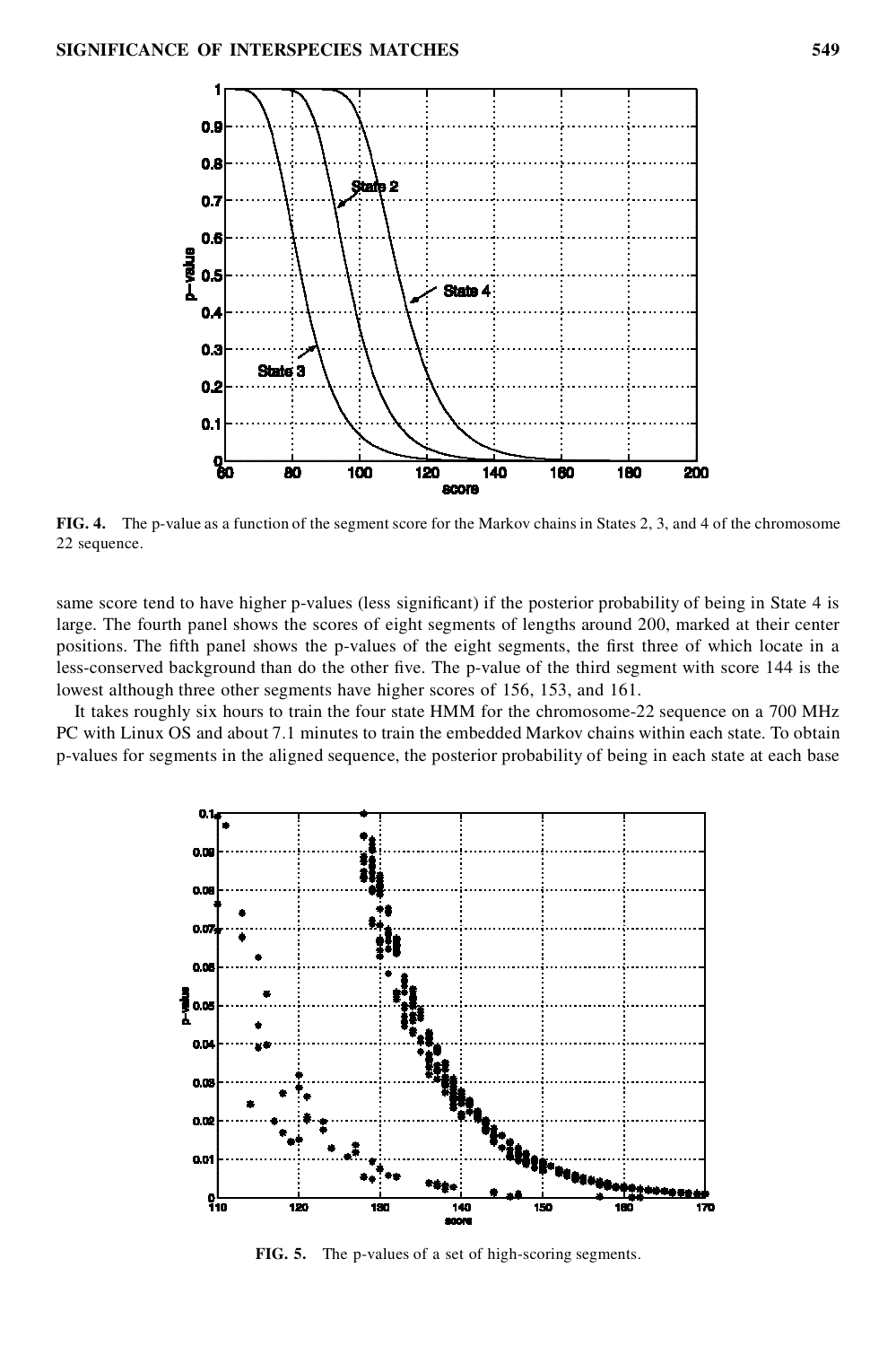

**FIG. 6.** An example region in the aligned chromosome 22 from positions 35.5M to 35.9M. (**a**)–(**c**) The posterior probability of being in State 2, 3, and 4, respectively.(**d**) The scores of high-scoring segments displayed at their center positions in this region. (**e**) Corresponding p-values of these segments.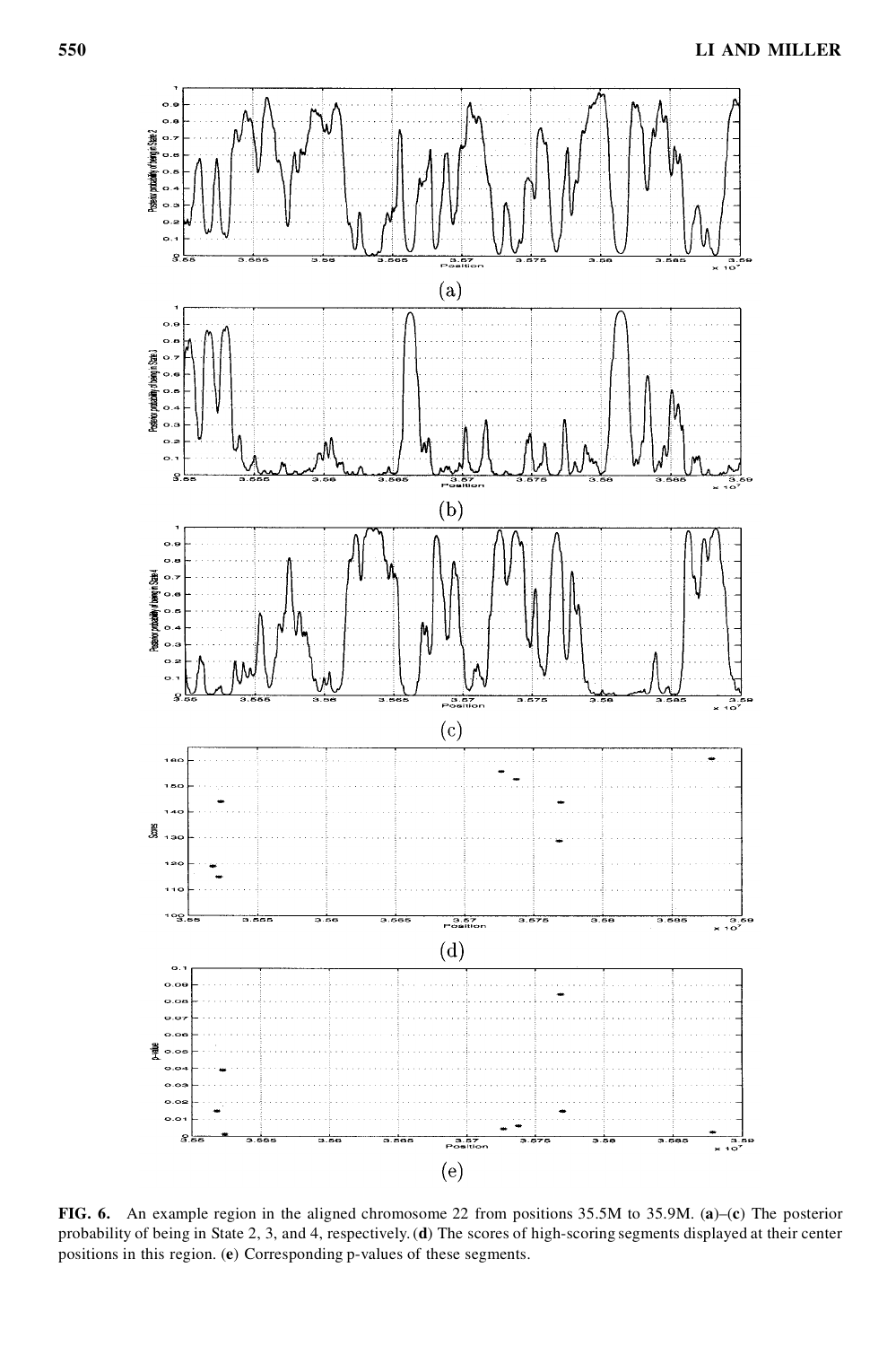pair position needs to be computed. These posterior probabilities can be evaluated in one run, which takes about 7:25 minutes on the 700 MHz PC, and stored for later use. The amount of time necessary to compute the constants  $\theta^*$ ,  $K^*$ ,  $K^+$  and to compute the p-value of a segment using those constants and the prestored posterior probabilities is negligible, substantially lower than one second.

## **VI. DISCUSSION**

Partitioning the genome along the lines discussed here has the potential of determining whether the human genome falls naturally into some number of divergence levels. Koop (1995) detected three levels of human–mouse divergence in noncoding regions, but that observation was based on inspection of only five genomic loci. It remains to be seen whether the classification of genomic regions according to "alignability" is discrete or continuous. A natural comparison is with *isochores*, i.e., genomic regions of more-or-less constant percentage of C and G nucleotides (as opposed to A and T). The human genome has been asserted (Bernardi *et al.*, 1985; Bernardi, 2000) to fall into five isochore types, with isochores generally being at least 200 kb in length, and with fairly sharp boundaries between successive isochores. Even now, with the human genome sequence largely in hand, the theory remains controversial.

The existence of differences in evolutionary rate between different parts of the genome should not come as a complete surprise. It has been known for years that there are positional differences in the rates that DNA is damaged and repaired, a fact of considerable interest to those studying evolution (Boulikas, 1992) and cancer (Bohr *et al.*, 1987). However, a mechanism that creates divergence-rate differences on a genome-wide scale has yet to be identified.

A natural way to begin seeking biological explanationsfor these differences is to ask whether divergence rate is correlated with other varying genomic properties, such as GC level, recombination rate, gene density, and position in the nucleus. An exciting prospect is that segmenting the human genome according to rate of sequence conservation with the mouse will reveal a pattern that provides a clue to the biological mechanism for the rate variation.

## **APPENDIX**

We present here the algorithms for computing  $K^*$  and  $\theta^*$  of a Markov chain with scores  $Z_M = n_1$ ,  $Z_N = -n_2$ ,  $Z_U = Z_G = -m$ , where  $m, n_1 > 0$ ;  $n_2 \ge 0$ ; and  $n_1$  and  $n_2$  are prime to each other, or  $n_1 = 1$ and  $n_2 = 0$ . To constrain high-scoring segments to gap-free alignments, we require  $m \gg n_1$  and  $m \gg n_2$ .<br>For very large m, as discussed in Section III, the exact value of m has little effect on the constants, and hence p-values. We restrict the greatest common divisor of  $n_1$  and  $n_2$  to be 1 so that the span of scores is 1. If the greatest common divisor of  $n_1$  and  $n_2$  is not 1, we can always scale the scores by the common divisor. Any segment score is then scaled by the same factor, so the p-values can be computed with the new set of scores.

Readers are referred to Karlin and Dembo (1992) for the general algorithms on computing  $K^*$  and  $\theta^*$ with integer scores of span 1. With significant computational simplification, the algorithm for computing  $K^*$  provided here is an approximation to the general algorithm of Karlin and Dembo (1992). Errors resulted from the approximation decay exponentially quickly with  $m$ . For the scores we consider,  $m$  is usually in the order of hundreds. Consequently, imprecision caused by the approximation is negligible.

Denote the transition probability matrix of the Markov chain by  $\mathbf{P} = ||p_{\gamma\xi}||$ . The element  $p_{\gamma\xi}$  in **P** is the probability of entering state  $\zeta$  given that the current state is  $\gamma$ . The four symbols are put in the order U, G, M, N. For instance, the entry on the second row and the third column of **P** is the transition probability from G to M. The score of symbol  $\gamma$  is  $Z_{\gamma}$ ,  $\gamma \in S = \{U, G, M, N\}$ . Define matrix  $\Phi(\theta) = ||p_{\gamma\xi}e^{\theta Z_{\zeta}}||$ , that is,  $\Phi(\theta)$ is obtained from **P** by multiplying its  $\zeta$ th column by  $e^{\theta Z_{\zeta}}$ . The stationary mean score  $E[Z] = \sum_{\gamma} \pi_{\gamma} Z_{\gamma}$ where  $\pi_{\gamma}$  is the stationary frequency of symbol  $\gamma$  according to the transition probability matrix **P**. The value  $E[Z]$  is negative by assumption. Define I as the set of integers between  $-m$  and  $n_1$ . Partition **P** in the form  $\mathbf{P} = \sum_{i \in \mathcal{I}} \mathbf{P}^{(i)}$ , where  $\mathbf{P}^{(i)} = ||p_{\gamma \zeta}^{(i)}||$ ,  $\begin{aligned} \binom{i}{\gamma \zeta} ||, \ p_{\gamma \zeta}^{(i)} = I(Z_{\zeta} = i) p_{\gamma \zeta}, \ \text{where as usual } I(\cdot) \text{ is the indicator} \end{aligned}$ function. In particular,  $P^{(i)} = 0$  if  $i \neq n_1, -n_2, -m$ . If we write  $P = (\mathbf{p}_1, \mathbf{p}_2, \mathbf{p}_3, \mathbf{p}_4)$ , where  $\mathbf{p}_j$ 's are column vectors, then  $\mathbf{P}^{(n_1)} = (0, 0, \mathbf{p}_3, 0), \mathbf{P}^{(-n_2)} = (0, 0, 0, \mathbf{p}_4), \mathbf{P}^{(-m)} = (\mathbf{p}_1, \mathbf{p}_2, 0, 0).$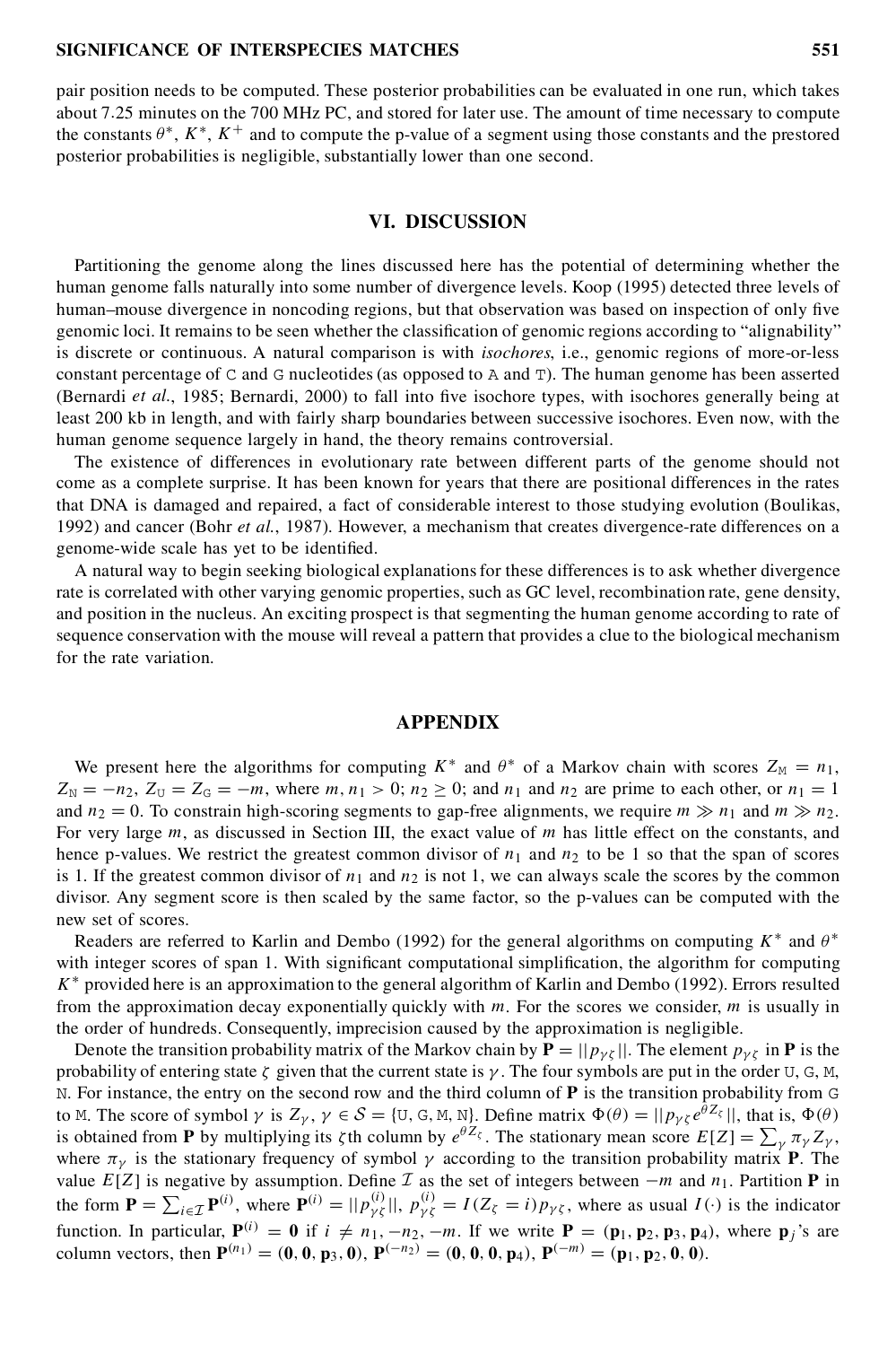The algorithms for computing  $K^*$  and  $\theta^*$  are outlined below. The third step, which is the key step for computing  $K^*$ , is expanded next.

- 1. Determine  $\theta^* > 0$  such that  $\rho(\theta^*) = 1$ , where  $\rho(\theta)$  is the maximum eigenvalue of matrix  $\Phi(\theta)$ . As  $\rho(\theta)$  is convex (Karlin and Dembo, 1992),  $\theta^*$  can by searched by a simple doubling and halving routine that converges rapidly.
- 2. Determine the right frequency eigenvector  $\mathbf{u}^* = \mathbf{u}(\theta^*)$  of  $\Phi(\theta^*)$ .
- 3. Compute matrices  $\mathbf{Q}^{(i)}$ ,  $i = -1, -2, ..., -m$  and  $\mathbf{Q} = \sum_{i=-m}^{-1} \mathbf{Q}^{(i)}$ . Also compute  $\mathbf{G}^{(j)}$ ,  $j = 1, 2, ..., n_1$  and  $\mathbf{G} = \sum_{j=1}^{n_1} \mathbf{G}^{(j)}$ .  $\mathbf{Q}^{(i)}$  and  $\mathbf{G}^{(j)}$  are substochastic matrices, a matrices. The computation of  $\mathbf{Q}^{(i)}$  and  $\mathbf{G}^{(j)}$  will be presented in a moment.
- 4. Determine the stationary frequency vectors of **Q** and **G**, i.e.,  $zQ = z$  and  $wG = w$ .<br>5. Compute  $K^* = v(\infty)c(\infty)$ , where
- 

$$
c(\infty) = \frac{\left\langle \mathbf{w}, \left( \mathbf{I} - \sum_{j=1}^{n_1} \mathbf{G}^{(j)} e^{-\theta^* j} \right) \frac{1}{\mathbf{u}^*} \right\rangle}{\left\langle \mathbf{w}, \left( \sum_{j=1}^{n_1} j \mathbf{G}^{(j)} \right) \mathbf{e} \right\rangle (e^{\theta^*} - 1)}
$$

$$
v(\infty) = \frac{\left\langle \mathbf{z}, \left( \mathbf{I} - \sum_{i=-m}^{-1} \mathbf{Q}^{(i)} e^{\theta^* i} \right) \mathbf{u}^* \right\rangle E[Z]}{\left\langle \mathbf{z}, \left( \sum_{i=-m}^{-1} i \mathbf{Q}^{(i)} \right) \mathbf{e} \right\rangle},
$$

where **I** is the identity matrix,  $\mathbf{e} = (1, 1, 1, 1)^t$ , and  $\frac{1}{\mathbf{u}^*}$  denotes the vector formed by taking the reciprocal of each element of  $\mathbf{u}^*$ , i.e.,  $(1/u_1^*, 1/u_2^*, 1/u_3^*, 1/u_4^*)^t$ . The notation  $\langle \cdot, \cdot \rangle$  means the inner product of the two vectors.

To compute  $\mathbf{Q}^{(i)}$  and  $\mathbf{G}^{(j)}$ , we introduce the following definitions. Let  $\hat{\mathbf{P}}^{(i)} = (\mathbf{I} - \mathbf{P}^{(0)})^{-1} \mathbf{P}^{(i)}$ . If  $n_2 \neq 0$ ,  $\mathbf{P}^{(0)} = \mathbf{0}$ . Hence  $\hat{\mathbf{P}}^{(i)} = \mathbf{P}^{(i)}$ . Let  $\mathbf{D}_{\mathbf{u}^*} = diag(u_1^*, u_2^*, u_3^*, u_4^*)$  be the diagonal matrix with the components of  $\mathbf{u}(\theta^*)$  on the diagonal, and  $\mathbf{\hat{T}}^{(i)} = e^{\theta^*i} \mathbf{D}_{\mathbf{u}^*}^{-1} \mathbf{\hat{P}}^{(i)} \mathbf{D}_{\mathbf{u}^*}$ . Note  $\mathbf{\hat{T}}^{(i)} = \mathbf{0}$  if  $i \neq n_1, -n_2, -m$ .

Compute  $G^{(j)}$ ,  $j = 1, 2, ..., n_1$  by the following recursive formula.  $G^{(l)} = 0$  for  $l > n_1$ .

1.  $\mathbf{G}_{(1)}^{(j)} = \hat{\mathbf{T}}^{(j)}$ . 2.  $\mathbf{G}_{(k)}^{(1)} = \hat{\mathbf{T}}^{(j)} + \hat{\mathbf{T}}^{(-n_2)} \sum_{\mathbf{l}} \mathbf{G}_{(k-1)}^{(l_1)} \cdots \mathbf{G}_{(k-1)}^{(l_{\sigma})}$ . The sum is over the index range  $1 \leq l_1, l_2, \ldots, l_{\sigma} \leq n_1$ ,  $l_1 + l_2 + \cdots + l_{\sigma} = j + n_2$  and  $l_{\sigma} \geq j$ , where  $\sigma$  is any positive integer that yields a valid set of  $l_1, \cdots, l_{\sigma}$ .

 $\mathbf{G}_{(k)}^{(j)}$  converges to  $\mathbf{G}^{(j)}$  geometrically. The recursive formula is an approximation to that of Karlin and Dembo (1992). If  $n_1 = 1$ ,  $\mathbf{G}^{(1)}$  can be computed by the exact recursive formula

$$
\mathbf{G}_{(k)}^{(1)} = \hat{\mathbf{T}}^{(1)} + \hat{\mathbf{T}}^{(-n_2)} (\mathbf{G}_{(k-1)}^{(1)})^{n_2+1} + \hat{\mathbf{T}}^{(-m)} (\mathbf{G}_{(k-1)}^{(1)})^{m+1}.
$$

The third term in the sum is omitted in the approximation since  $m \gg n_1$  and  $m \gg n_2$ .<br>Compute  $\mathbf{G} = \sum_{j=1}^{n_1} \mathbf{G}^{(j)}$ . For scores we consider, since  $\mathbf{\hat{T}}^{(j)} = \mathbf{0}$ , if  $j \neq n_1$  and  $j >$ (*i*). For scores we consider, since  $\hat{\mathbf{T}}^{(j)} = \mathbf{0}$ , if  $j \neq n_1$  and  $j > 0$ , and  $\hat{\mathbf{T}}^{(n_1)}$  is of form  $(0, 0, p, 0)$ , i.e., only the third column vector is nonzero,  $G^{(j)}$ ,  $j = 1, 2, ..., n_1$ , are also of form  $(0, 0, p, 0)$ . Hence, so is **G**. As **G** is a stochastic matrix (Karlin and Dembo, 1992),  $G = (0, 0, e, 0)$ , where  ${\bf e} = (1, 1, 1, 1)^t$ , for any  $n_1, n_2$ , and m.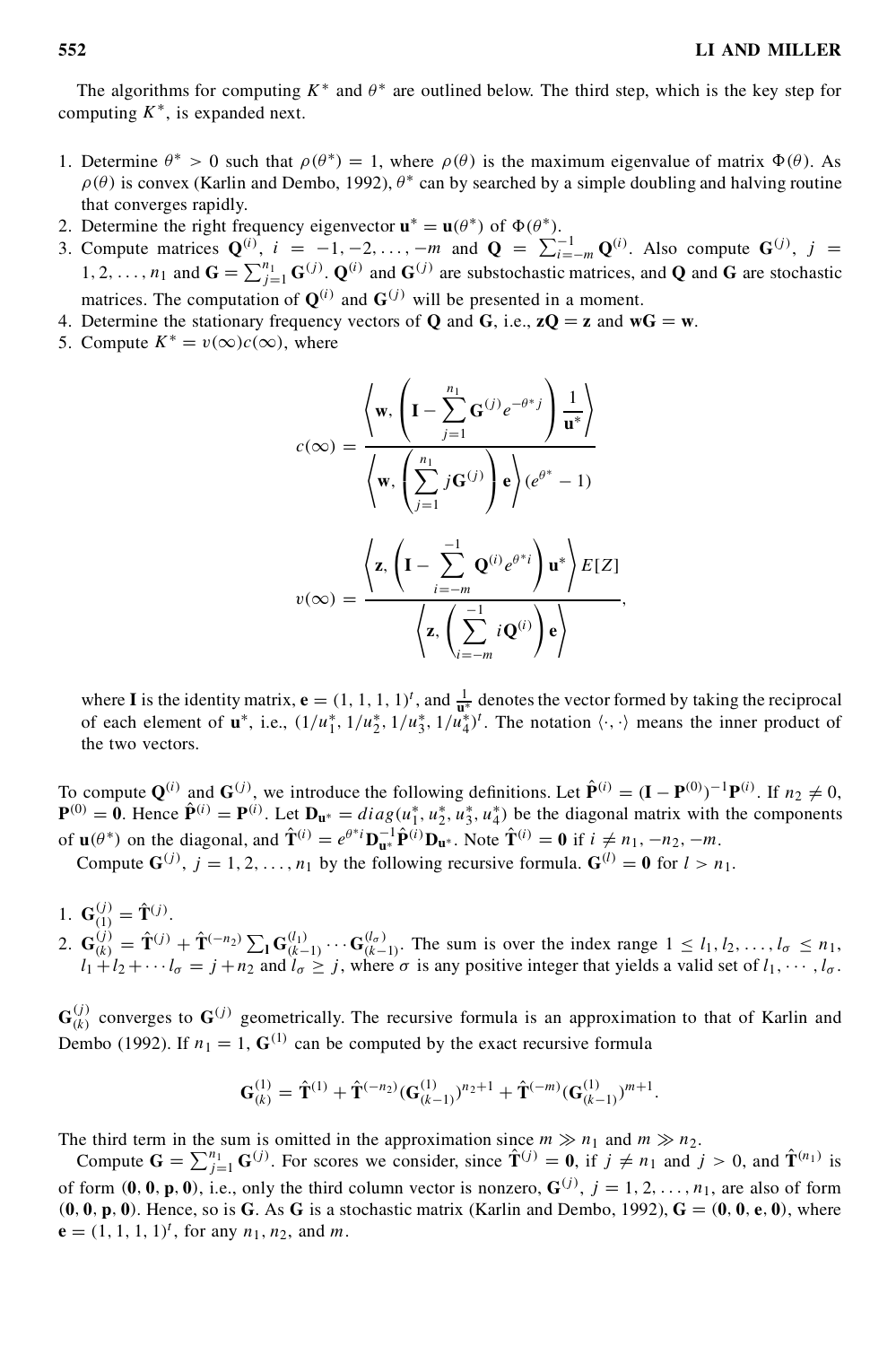To compute  $\mathbf{Q}^{(i)}$ ,  $i = -1, -2, \ldots, -m$ , first compute  $\mathbf{Q}^{(i)}$  for  $-n_2 \le i \le -1$  and  $i = -m$  by the following recursive formula. Let  $\mathbf{Q}^{(i)} = \mathbf{0}$  for  $i < -m$ .

- 1.  $\mathbf{Q}_{(1)}^{(i)} = \hat{\mathbf{P}}^{(i)}$ . Note  $\hat{\mathbf{P}}^{(i)} = \mathbf{0}$  if  $i \neq -n_2, -m$  and  $i < 0$ .
- 2.  $\mathbf{Q}_{(k)}^{(i)} = \hat{\mathbf{P}}^{(i)} + \hat{\mathbf{P}}^{(n_1)} \sum_{k} \mathbf{Q}_{(k-1)}^{(l_1)} \mathbf{Q}_{(k-1)}^{(l_2)}$  $\mathbf{Q}_{(k-1)}^{(l_2)} \cdots \mathbf{Q}_{(k-1)}^{(l_{\sigma})}$ .  $(k_{\sigma}^{(l_{\sigma})})$ . The sum is over the index range  $-m \leq l_1, l_2, \ldots, l_{\sigma} \leq l_1, l_2, \ldots, l_{\sigma} \leq l_{\sigma}$  $-1$ ,  $l_1 + l_2 + \cdots l_\sigma = i - n_1$ , and if  $i = -m$ ,  $l_\sigma = -m$ , if  $i \neq -m$ ,  $-n_2 \leq l_\sigma \leq i$ , where  $\sigma$  is any positive integer that yields a valid set of  $l_1, l_2, \ldots, l_\sigma$ .

 $\mathbf{Q}_{(k)}^{(i)}$  converges to  $\mathbf{Q}^{(i)}$  geometrically. Matrices  $\mathbf{Q}^{(i)}$ ,  $-m < i < -n_2$  can then be computed by the following iterative procedure. Let  $\mathbf{R} = \mathbf{I} - \hat{\mathbf{P}}^{(n_1)} \sum_{l} \mathbf{Q}^{(l_1)} \mathbf{Q}^{(l_2)} \cdots \mathbf{Q}^{(l_n)}$ . The sum is over the index range  $-n_1 \le l_1, l_2, \ldots, l_n \le -1$  and  $l_1 + l_2 + \cdots + l_n = n_1$ , where  $\eta$  is any positive integer that yields a valid set of  $l_1, l_2, \ldots, l_n$ .

- 1. Set  $i = -m + 1$ .
- 2.  ${\bf Q}^{(i)} = {\bf R}^{-1} \hat{\bf P}^{(n_1)} \sum_{{\bf l}} {\bf Q}^{(l_1)} {\bf Q}^{(l_2)} \cdots {\bf Q}^{(l_\sigma)}$ . The sum is over the index range  $i n_1 \le l_\sigma \le i 1$ ,  $l_1, l_2, \ldots, l_{\sigma-1} \leq -1$ , and  $l_1 + l_2 + \cdots l_{\sigma} = i - n_1$ .<br>3. Set  $i + 1 \rightarrow i$ . If  $i < -n_2$ , go back to step 2; otherwise, stop.
- 

Compute  $\mathbf{Q} = \sum_{i=-m}^{-1} \mathbf{Q}^{(i)}$ .

## **ACKNOWLEDGMENTS**

Ross Hardison, David Haussler, and Amir Dembo provided helpful suggestions. Arian Smit determined how best to identify interspersed repeats and other elements that became inserted after human–mouse divergence. Laura Elnitski assembled and annotated the VCFS sequences.

## **REFERENCES**

- Altschul, S., Gish, W., Miller, W., Myers, E., and Lipman, D. 1990. Basic local alignment search tool. *J. [Mol.](http://www.ingentaselect.com/rpsv/cgi-bin/linker?ext=a&reqidx=/0022-2836^28^29215L.403[aid=36481]) Biol.* 215, [403–417.](http://www.ingentaselect.com/rpsv/cgi-bin/linker?ext=a&reqidx=/0022-2836^28^29215L.403[aid=36481])
- Baum, L.E., and Petrie, T. 1966. Statistical inference for probabilistic functions of nite state Markov chains. *Ann. Math. Stat.* 37, 1554–1563.
- Baum, L.E., Petrie, T., Soules, G., and Weiss, N. 1970. A maximization technique occurring in the statistical analysis of probabilistic functions of Markov chains. *Ann. Math. Stat.* 41, 164–171.
- Bernardi, G. 2000. Isochores and the evolutionary genomics of vertebrates. *Gene* 241, [3–17.](http://www.ingentaselect.com/rpsv/cgi-bin/linker?ext=a&reqidx=/0378-1119^28^29241L.3[aid=948383])
- Bernardi, G., Olofsson, B., Filipski, J., Zerial, M., Salinas, J., Cuny, G., Meunier-Rotival, M., and Rodier, F. 1985. The mosaic genome of warm-blooded vertebrates. *Science* 228, [953–958.](http://www.ingentaselect.com/rpsv/cgi-bin/linker?ext=a&reqidx=/0036-8075^28^29228L.953[aid=193205])
- Bohr, V.A., Phillips, D., and Hanawalt, P.C. 1987. Heterogeneous DNA damage and repair in the mammalian genome. *Cancer Res.* 47, [6426–6436.](http://www.ingentaselect.com/rpsv/cgi-bin/linker?ext=a&reqidx=/0008-5472^28^2947L.6426[aid=736616])
- Boulikas, T. 1992. Evolutionary consequences of nonrandom damage and repair of chromatin domains. *J. Mol. [Evol.](http://www.ingentaselect.com/rpsv/cgi-bin/linker?ext=a&reqidx=/0022-2844^28^2935L.156[aid=2893258])* 35, [156–180.](http://www.ingentaselect.com/rpsv/cgi-bin/linker?ext=a&reqidx=/0022-2844^28^2935L.156[aid=2893258])
- DeSilva, U., Elnitski, L., Idol, J., Doyle, J., Gan, W., Thomas, J., Schwartz, S., Dietrich, N., Beckstrom-Sternberg, W., McDowell, J., Blakesley, R., Bouffard, G., Thomas, P., Touchman, J., Miller, W., and Green, E.D. 2001. Generation and comparative analysis of  $\sim$ 3.3 Mb of mouse genomic sequence orthologous to the region of human chromosome 7q11.23 implicated in Williams Syndrome. Submitted.
- Durbin, R., Eddy, S., Krogh, A., and Mitchison, G. 1998. *Biological Sequence Analysis—Probabilistic Models of Proteins and Nucleic Acids*, Cambridge University Press, London.
- Endrizzi, M., Huang, S., Scharf, J.J., Kelter, A.-R., Wirth, B., Kunkel, L.M., Miller, W., and Dietrich, W.F. 1999. Comparative sequence analysis of the mouse and human *Lgn1*/SMA interval. *[Genomics](http://www.ingentaselect.com/rpsv/cgi-bin/linker?ext=a&reqidx=/0888-7543^28^2960L.137[aid=5137035])* 60, 137–151.
- Gumucio, D., Shelton, D., Blanchard-McQuate, K., Gray, T., Tarle, S., Heilstedt-Williamson,H., Slightom, J., Collins, F., and Goodman, M. 1994. Differential phylogenetic footprinting as a means to identify base changes responsible for recruitment of the anthropoid  $\gamma$  gene to a fetal expression pattern. *J. Biol. Chem.* 269, [15371–15380.](http://www.ingentaselect.com/rpsv/cgi-bin/linker?ext=a&reqidx=/0021-9258^28^29269L.15371[aid=5137036])